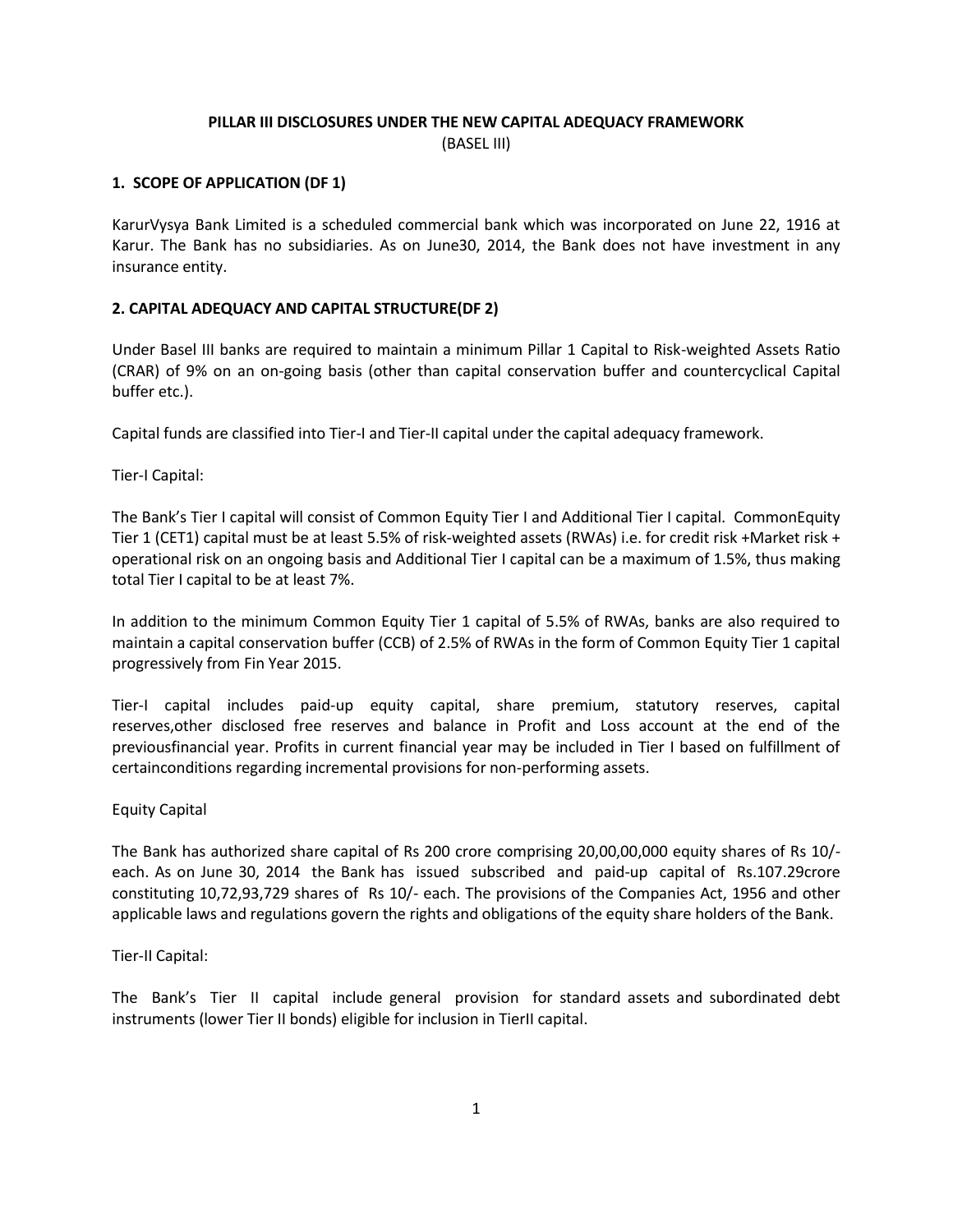Provisions or loan-loss reserves held against future, presently unidentified losses, which are freelyavailable to meet losses which subsequently materialize, will qualify for inclusion within Tier 2capital. Tier II capital will also include debt capital instruments issued by banks and their premium, if any, and Revaluation Reserves.

# **Tier II Subordinated Debt (Lower II bonds)**

As on June30, 2014, the Bank had an outstanding subordinated debt (Unsecured RedeemableNonconvertible subordinated lower Tier II Bonds) aggregating Rs.150 crore, the details of which are stated below:

|                     |                             |                    |                       | (Rs in Crore)                           |
|---------------------|-----------------------------|--------------------|-----------------------|-----------------------------------------|
| <b>Issue Series</b> | Deemed Date of<br>Allotment | Coupon Rate(% p.a) | Tenure<br>(in Months) | Equivalent<br>Amount as on<br>June 2014 |
|                     | September 25, 2009          | 9.86               | 120                   | 150.00                                  |

# Composition of Capital – Tier I and Tier II:

| Particulars As on June 30, 2014                                             | (Rs in crore) |
|-----------------------------------------------------------------------------|---------------|
| 1. Tier I capital                                                           |               |
| 1.1 Paid-up share capital                                                   | 107.29        |
| 1.2 Reserves                                                                | 3222.06       |
| 1.3 Gross Tier I capital $(1.1 + 1.2)$                                      | 3329.35       |
| 1.4 Deductions                                                              | 41.50         |
| 1.5 Total Tier I capital (1.3 - 1.4)                                        | 3287.85       |
| 2. Tier II capital                                                          |               |
| 2.1 Subordinated Debt (Lower Tier II bonds)                                 | 150.00        |
| 2.2 General Provisions/IRA and Revaluation Reserves                         | 169.48        |
| 2.3 Investment Reserve                                                      | 0.00          |
| 2.4 Gross Tier II capital (2.1 + 2.2+2.3)                                   | 319.48        |
| 2.5 Deductions                                                              | 52.00         |
| 2.6 Total Tier II capital (2.4 - 2.5)                                       | 267.48        |
| 3. Debt capital instruments eligible for inclusion in Upper Tier II capital |               |
| 3.1 Total amount outstanding                                                |               |
| 3.2 Of which amount raised during the current year -                        |               |
| 3.3 Amount eligible to be reckoned as capital funds                         |               |
| 4. Subordinated debt eligible for inclusion in Lower Tier II capital        |               |
| 4.1 Total amount outstanding                                                |               |
| 4.2 Of which amount raised during the current year -                        |               |
| 4.3 Amount eligible to be reckoned as capital funds                         |               |
| 5. Other deductions from capital                                            |               |
| 5.1 Other deductions from capital                                           |               |
| 6. Total eligible capital                                                   | 3555.33       |
| 6.1 Total eligible capital $(1.5 + 2.6)$                                    | 3555.33       |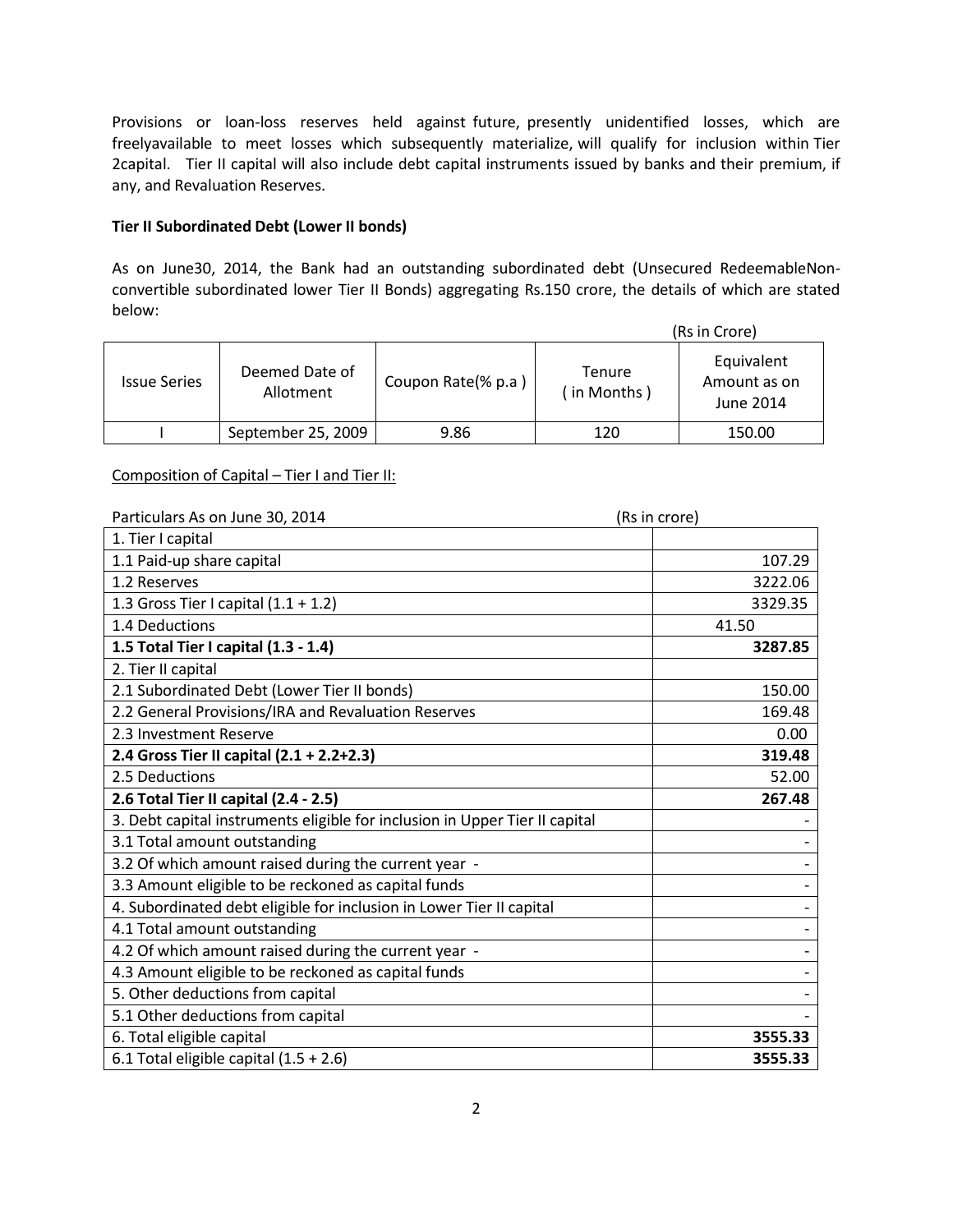# 2.1 CAPITAL ADEQUACY ASSESSMENT PROCESS

The Bank has a process for assessing its overall capital adequacy in relation to the Bank's risk profile and a strategy for maintaining its capital levels. The process ensures that the Bank has adequate capital to support all the material risks and an appropriate capital cushion. The Bank identifies, assesses and manages comprehensively all risks that it is exposed to through robust risk management framework, control mechanism and an elaborate process for capital calculation and planning.

The Bank has formalized and implemented a comprehensive Internal Capital Adequacy Assessment Process (ICAAP). The Bank's ICAAP covers the process for assessment of the adequacy of capital to support current and future projections / risks.

The Bank has a structured process for the identification and evaluation of all risks that the Bank faces, which may have a material impact on its financial position. The Bank considers the following risks as material risks it is exposed to in the normal course of its business and therefore, factors these while assessing / planning capital:

- **•** Credit Risk
- **•** Liquidity Risk
- Concentration Risk
- **•** Strategic Risk
- Market Risk
- **•** Reputational Risk
- Operational Risk
- Interest Rate Risk in the Banking Book

The Bank has also implemented a Board approved Stress Testing policy. Stress Testing involves the use of various techniques to assess the Bank's potential vulnerability to extreme but plausible ("stressed") business conditions. Typically, this relates, among other things, to the impact on the Bank's profitability and capital adequacy. Stress Tests are conducted on the Bank's on and off balance sheet exposures to test the impact of Credit, Liquidity risk and Interest Rate Risk in the Banking book (IRRBB). The stress test results are put up to the Risk Management Committee (RMC) of the Board for their review and guidance. The Bank periodically assesses and refines its stress tests in an effort to ensure that the stress scenarios capture material risks as well as reflect possible extreme market moves that could arise as a result of market conditions. The stress tests are used in conjunction with the Bank's business plans for the purpose of capital planning in the ICAAP. In line with the RBI guidelines for implementing the New Capital Adequacy Framework under Basel III, the Bank has successfully migrated to the framework from April 1, 2013. The Bank has continued parallel run of Basel II framework continuously tracking the exposures and studied the impact on Bank's Capital to Risk weighted Assets Ratio (CRAR) . In accordance with the RBI's requirement, the Bank has continued to adopt Standardized Approach (SA) for Credit Risk and Basic Indicator Approach (BIA) for Operational Risk to compute capital as on June 30, 2014.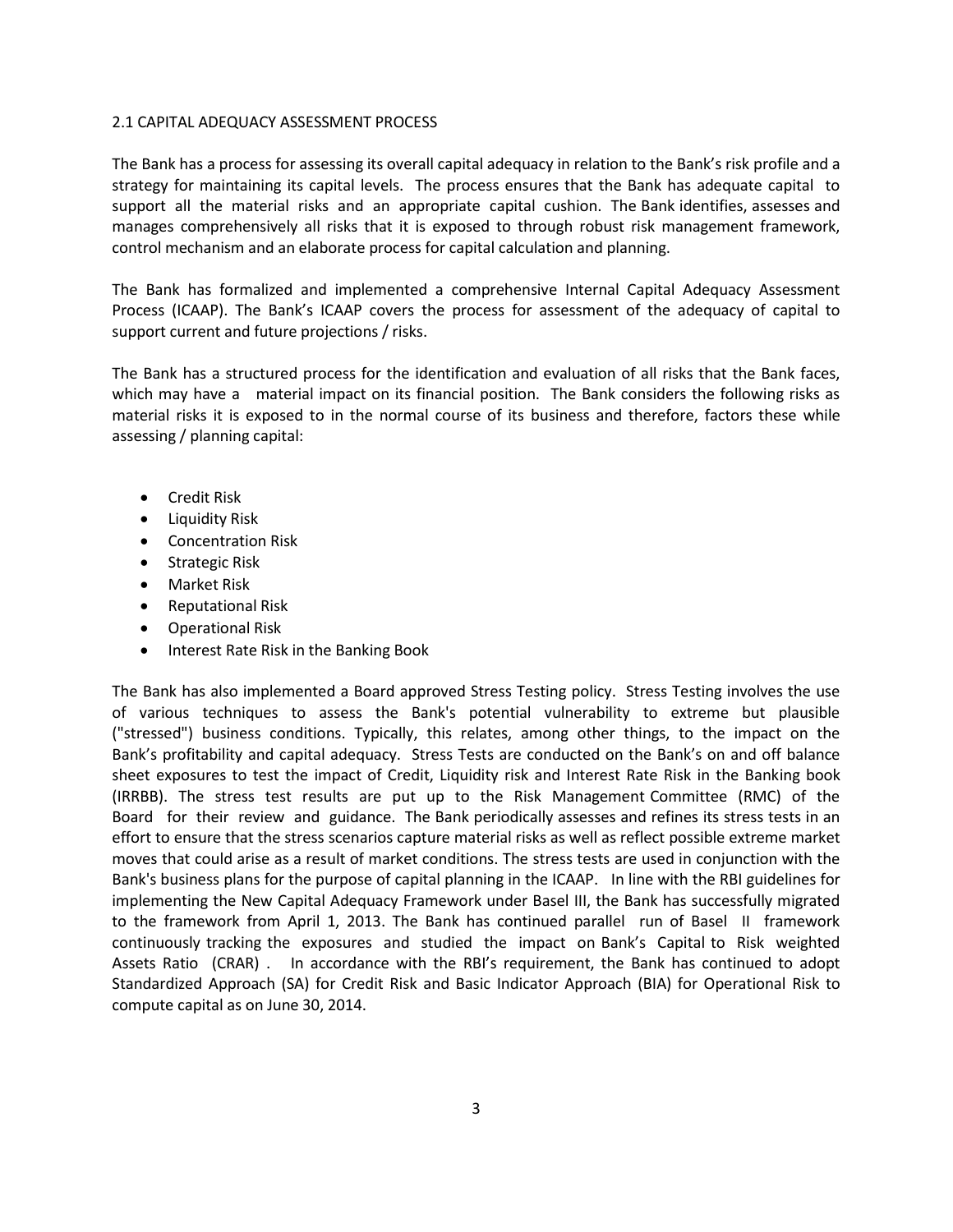Besides this, the Bank continues to apply the Standardized Duration Approach (SDA) for computingcapital requirement for Market Risk. RBI has prescribed banks to maintain a minimum CRAR of 9%with regard to credit risk, market risk and operational risk.

# 2.2 CAPITAL ADEQUACY AS ON June 30,2014

The total Capital to Risk weighted Assets Ratio (CRAR) as per Basel III guide lines works to 12.49% asonJune 30, 2014 (as against minimum regulatory requirement of 9%). The Tier I CRAR stands at 11.55%. The Bank has followed the RBI guidelines in force, to arrive at the eligible capital, risk weighted assets and CRAR.

Capital requirements for Credit Risk, Market Risk and Operational Risk:

Particulars as onJune 30, 2014

|                                             | (Rs in crore) |
|---------------------------------------------|---------------|
| 1. Capital requirement for Credit Risk      | 2181.84       |
| -Portfolio subject to Standardized Approach | 2181.84       |
| -Securitization exposures                   | 0.00          |

| 2. Capital requirement for Market Risk | 146.14 |
|----------------------------------------|--------|
| <b>Standardised Duration Approach</b>  |        |
| Interest Rate Risk                     | 95.72  |
| Foreign Exchange Risk (Including gold) | 3.60   |
| <b>Equity Risk</b>                     | 46.82  |

| 3. Capital requirement for Operational Risk |  |
|---------------------------------------------|--|
| <b>Basic Indicator Approach</b>             |  |
|                                             |  |

| Total capital requirements at 9% $(1 + 2 + 3)$ | 2561.70 |
|------------------------------------------------|---------|
| Total capital                                  | 3555.33 |
| CRAR %                                         | 12.49%  |
| Tier-I CRAR %                                  | 11.55%  |

# 3. RISK EXPOSURE AND ASSESSMENT

The Bank is exposed to various types of risk such as Credit, Market, Operational, Liquidity, Interest Rate, Reputational, Legal and Strategic risk. The Bank has separate and independent Risk Management Department in place which oversees all types of risks in an integrated fashion.

The objective of risk management is to have optimum balance between risk and return. It entails the identification, measurement and management of risks across the various businesses of the Bank. Riskis managed through framework defined in policies approved by the Board of Directors and Supported by an independent risk management function which monitors and takes corrective action so that the Bank operates within its risk appetite. The risk management function attempts to anticipate vulnerabilities through quantitative or qualitative examination of the embedded risks in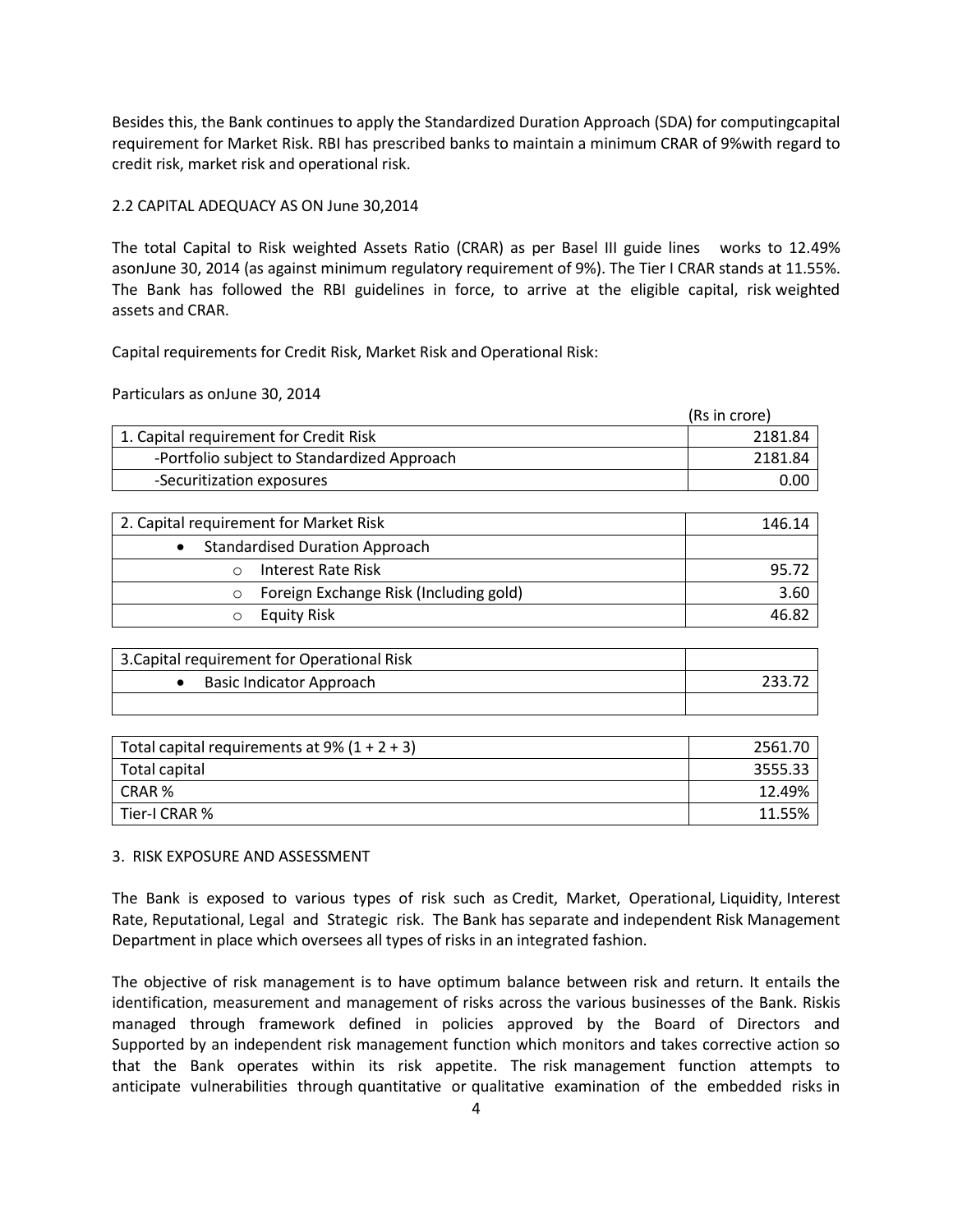various activities. The Bank continues to focus on refining and improving its risk management systems. In addition to ensuring compliance with regulatory requirements, the Bankhas developed robust internal systems for assessing capital requirements keeping in view the business objectives.

The Board of Directors (BOD) approves the strategies and policies for Risk Management, based on recommendations of the Risk Management Committee (RMC) of the Board set up to focus upon risk management issues. The RMC reviews various aspects of risk arising from the businesses undertaken by the Bank. Operating level risk committees comprising of senior management viz. Asset Liability Management Committee (ALCO), the Operational Risk Management Committee (ORMC) and the Credit Risk Management Committee (CRMC) oversee specific risk areas. These committees in turn provide inputs for review by the Risk Management Committee (RMC).

# 3.1 Risk Management Committee (RMC) of the Board:

The Risk Management Committee of the Board is the primary tier to oversee implementation of Board approved strategies and policies, recommend setting up of tolerance limits wherever required, monitor implementation of strategies and policies, as well as adherence to prescribed tolerance limits etc. The RMC oversees the functioning of Executive level Committees for risk management.

# 3.2 Executive Level Committees:

At Executive Management level, the organizational responsibilities for implementing and monitoring Board approved strategies and policies and adhering to prescribed tolerance limits etc. are as under:

| Sr.No | <b>Executive Level</b> | Committee Focus Area           | Chairman                       |  |
|-------|------------------------|--------------------------------|--------------------------------|--|
|       |                        |                                |                                |  |
| 1     | Liability<br>Asset     | All aspects of Asset Liability | <b>Chief Operating Officer</b> |  |
|       | Management             | Management, Monitoring &       |                                |  |
|       | Committee (ALCO)       | Control, Interest rate review  |                                |  |
|       |                        | etc.                           |                                |  |
| 2     | Risk<br>Credit         | All aspects of Credit Risk     | MD & CEO                       |  |
|       | Management             | Management, Monitoring &       |                                |  |
|       | Committee (CRMC)       | Control                        |                                |  |
| 3     | Risk<br>Market         | All aspects of Market Risk     | <b>Chief Operating Officer</b> |  |
|       | Management             | Management, Monitoring &       |                                |  |
|       | Committee(MRMC)        | Control.                       |                                |  |
|       | Risk<br>Operational    | All aspects of Operational     | <b>Chief Operating Officer</b> |  |
| 4     | Management             | Risk<br>Management,            |                                |  |
|       | Committee (ORMC)       | Monitoring & Control.          |                                |  |

# **4. CREDIT RISK (DF 3)**

4 (a) Credit risk is defined as the possibility of losses associated with diminution in the credit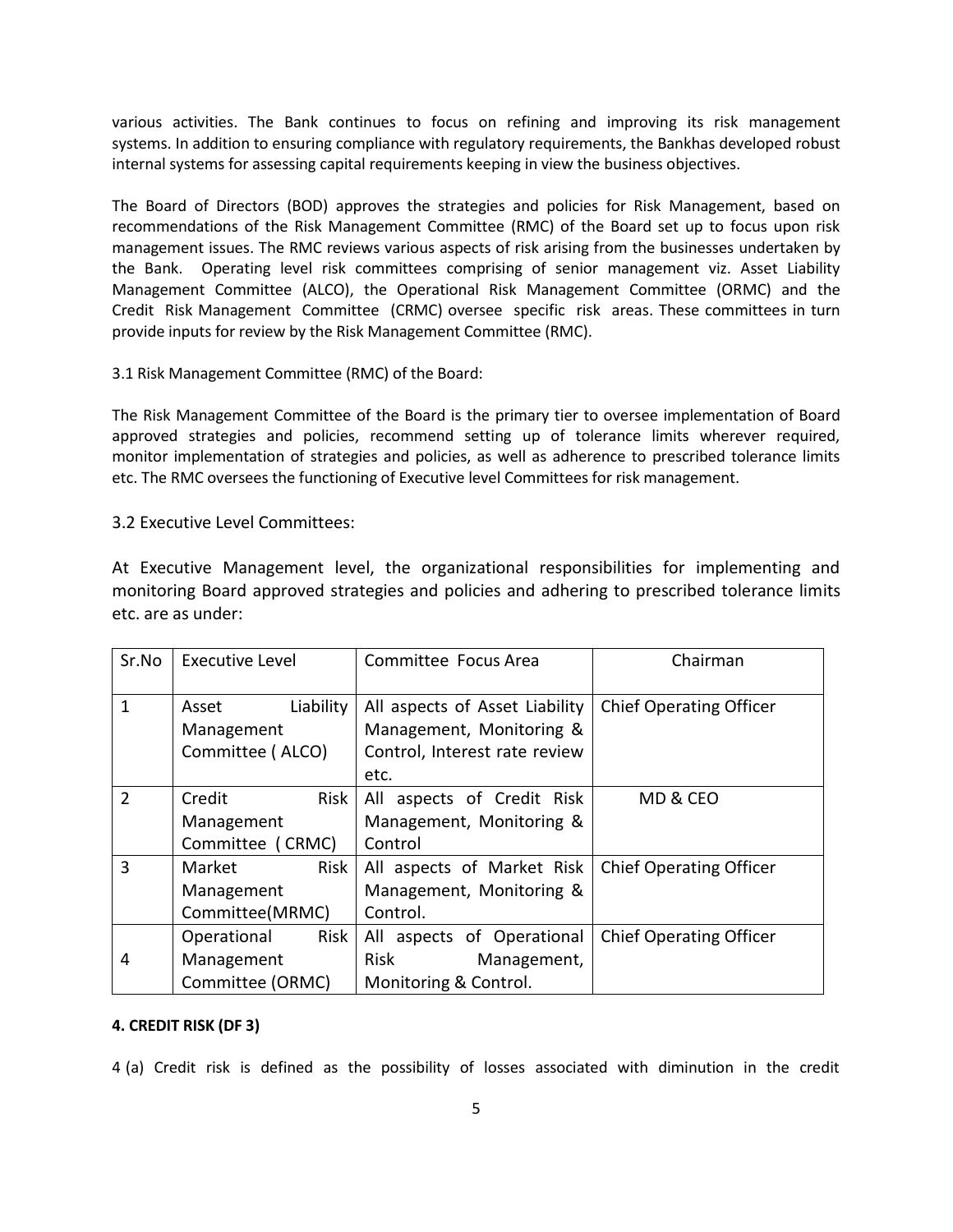quality of borrowers or counterparties. In a bank's portfolio, losses stem from outright default due to inability or unwillingness of a customer or counterparty to meet commitments in relation to lending, trading, settlement and other financial transactions.

The Bank adopts the definition of 'past due' and 'impaired credits' (for accounting purposes) as defined by Reserve Bank of India under Income Recognition, Asset Classification and Provisioning (IRAC) norms.

# 4. a.i Credit Risk Management

Credit Risk Management Committee (CRMC) headed by MD & CEO is the top-level functional committee for managing credit risk. The committee is responsible for implementation of Credit Risk Management policy approved by the Bank's Board. The committee considers and takes decision necessary to manage and control credit risk within the overall quantitative prudential limits approved by the Bank's Board. The committee is entrusted with the responsibilities to formulate standards for presentation of credit proposals, financial covenant, rating standards and benchmarks. The committee also oversees compliance with Pillar II requirements under Basel II such as ICAAP and Stress Test.

The Bank adopts an integrated approach to credit risk management, which encompasses:

- Establishment and articulation of corporate priorities
- Institution and inculcation of an appropriate credit culture
- Determination of specific credit risk strategy and profile
- Implementation of appropriate credit risk controls
- Monitoring the effectiveness of credit risk controls

The Bank has implemented the Standardized approach for regulatory capital measurement for credit risk.

# 4.a.ii. Credit risk Strategy and Risk Profile:

The bank adopts a credit risk strategy and risk appetite, which is in line with its risk taking ability to ensure conservation and growth of shareholder funds, with a proper balance between risk and reward. Financial resources are allocated to optimize the risk reward ratio.

There is a clearly articulated definition of acceptable credit risk, based upon:

- Identification of target markets/segments
- Establishing of characteristics of desirable customers within the target market
- Assessing whether adequate resources are available to support the business
- Ensuring that all economic and regulatory requirements are complied with

 Ensuring that the portfolio is consistent with the Bank's strategy and objectives especially in relation to risk concentration, maturity profile and liquidity management

# 4.a. iii Credit Risk Controls:

Credit risk controls focus on identification, measuring, monitoring and managing the assumed risks and include: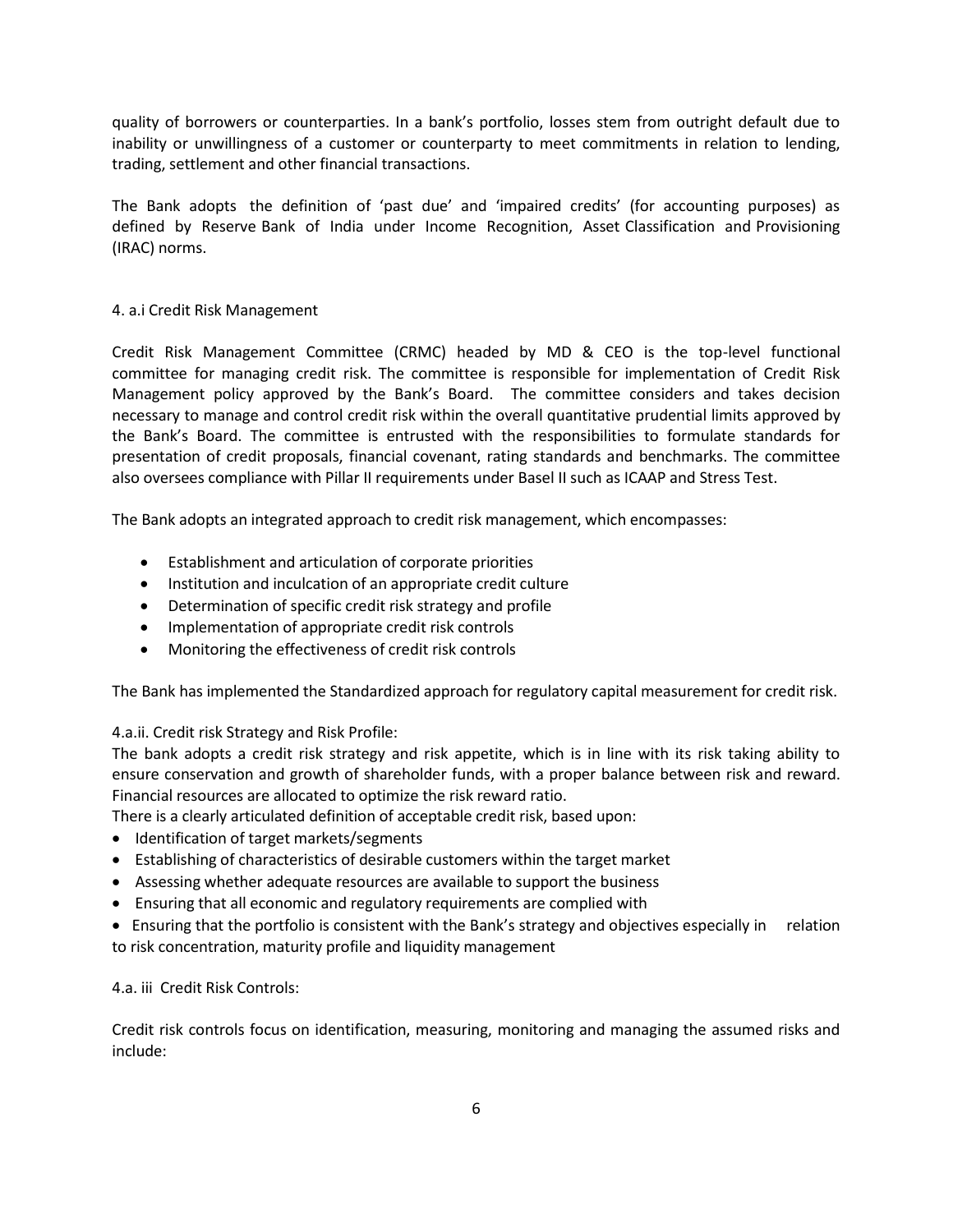- A documented credit policy and credit risk management policy
- Approval process with delegated authorities
- Asset quality and risk rating system and its verification
- **Effective loan disbursement mechanism to minimize the legal risk**
- Effective loan administration to ensure past-due management and bad loan detection
- A loan review mechanism
- Portfolio management tools to manage portfolio risks

Management of credit risk is at three levels:

Strategic or Portfolio level, so as to ensure that no single event can have a significant adverse impact.

Established credit policy to have a minimum standard for assuming risk

Reliance on the competence of trained staff to make sound credit decisions

The Bank relies upon formal and conventional risk assessment, viz.:

- The ability and willingness of borrowers to repay.
- Dependence primarily on cash flows for repayment with security taken to provide a secondary source of repayment.
- Quality of data and analysis thereof forms the basis of assessment and not external reputation or unsubstantiated beliefs.
- Rational assessment of probability of default and assessment of 'Worst Case Scenario'.
- Transparency and communication of all relevant facts (negative as well as positive) necessary for making an informed credit decision.
- Documentation of all assessment, rationale and decisions.
- Know Your Customers 'KYC' forms the bedrock of initiating and sustaining any relationship.

The Bank's selection of personnel and systems of rewarding performance is aligned to meet the Bank's stated key priorities. There is a commitment to training and upgrading of staff skills. Strong 'ownership' of exposures is encouraged, through rewards as well as strong accountability.

4 (b) Total gross credit risk exposure as on June 30, 2014:

| <b>Category Domestic</b> | Rs in Crore) |
|--------------------------|--------------|
| Fund based               | 50579.05     |
| Non fund based           | 10999.35     |
| Total                    | 61578.40     |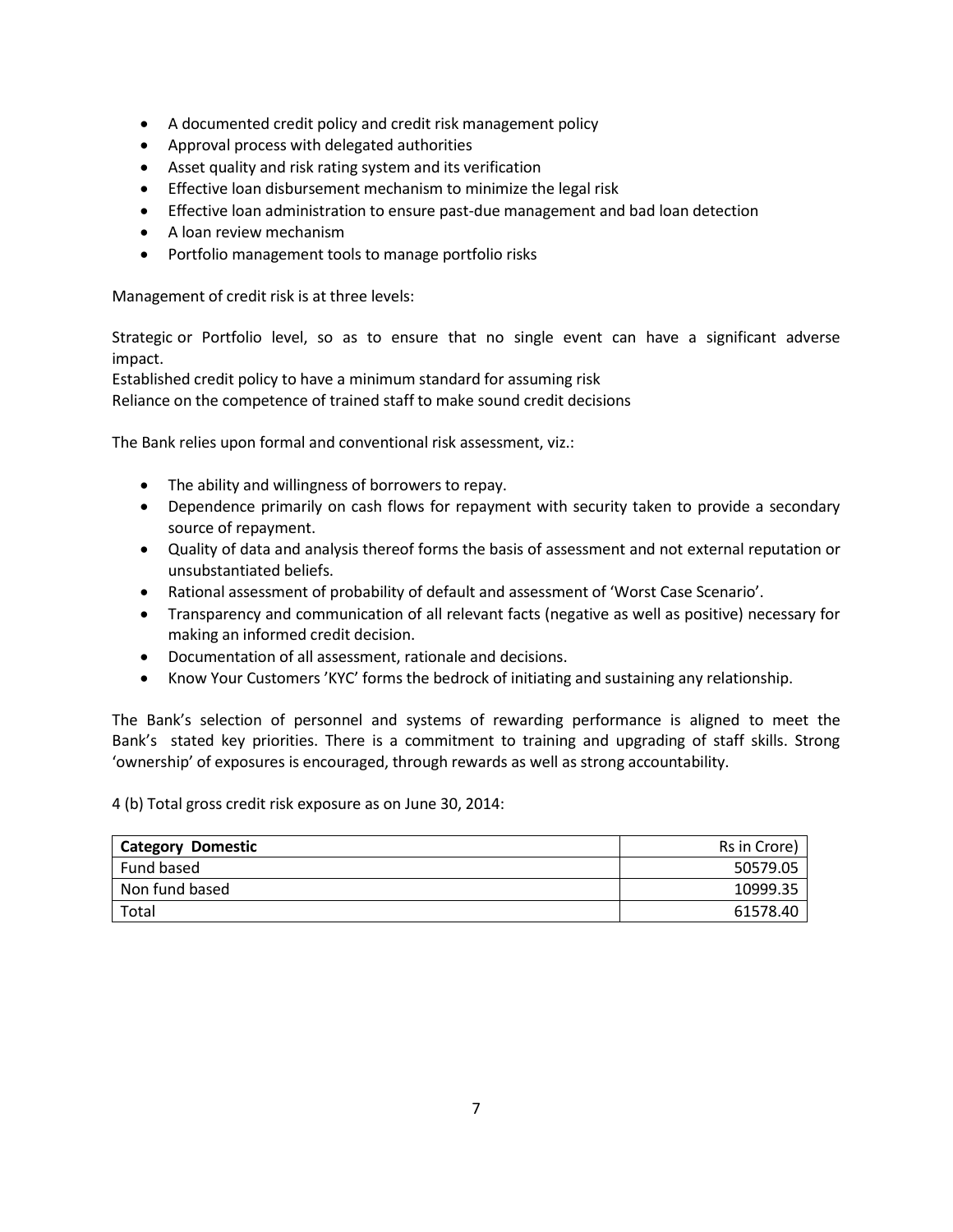4 (c) Geographical Distribution of Credit: **(Rs. in crore)**

| <b>STATE</b>          | <b>Fund Based</b> |
|-----------------------|-------------------|
| <b>ANDHRA PRADESH</b> | 4155.14           |
| <b>CHANDIGARH</b>     | 38.55             |
| <b>CHHATTISGARH</b>   | 12.92             |
| <b>DELHI</b>          | 2002.41           |
| GOA                   | 26.51             |
| <b>GUJARAT</b>        | 1309.56           |
| <b>HARYANA</b>        | 145.62            |
| <b>JHARKHAND</b>      | 20.93             |
| <b>KARNATAKA</b>      | 1396.83           |
| <b>KERALA</b>         | 278.11            |
| <b>MADHYA PRADESH</b> | 121.49            |
| <b>MAHARASHTRA</b>    | 3747.63           |
| <b>ORISSA</b>         | 152.79            |
| <b>PONDICHERRY</b>    | 166.86            |
| <b>PUNJAB</b>         | 279.87            |
| <b>RAJASTHAN</b>      | 130.46            |
| <b>TAMIL NADU</b>     | 15605.19          |
| <b>TELANGANA</b>      | 3395.71           |
| <b>UTTAR PRADESH</b>  | 286.92            |
| <b>WEST BENGAL</b>    | 1384.67           |
| <b>TOTAL</b>          | 34658.17          |

Note:

- 1. Fund based credit exposure excludes Cash in hand, Balance with RBI, SLR investments shares, deposits placed with NABARD, SIDBI & NHB, Fixed and Other assets.
- 2. Non-fund based exposure includes outstanding Letter of Credit, Acceptances and Bank Guarantee exposures.

Exposures reported above include limits or outstanding whichever is higher, for other than term loans and NPAs. In case of terms loans and NPAs, the outstanding amount has been considered for this purpose.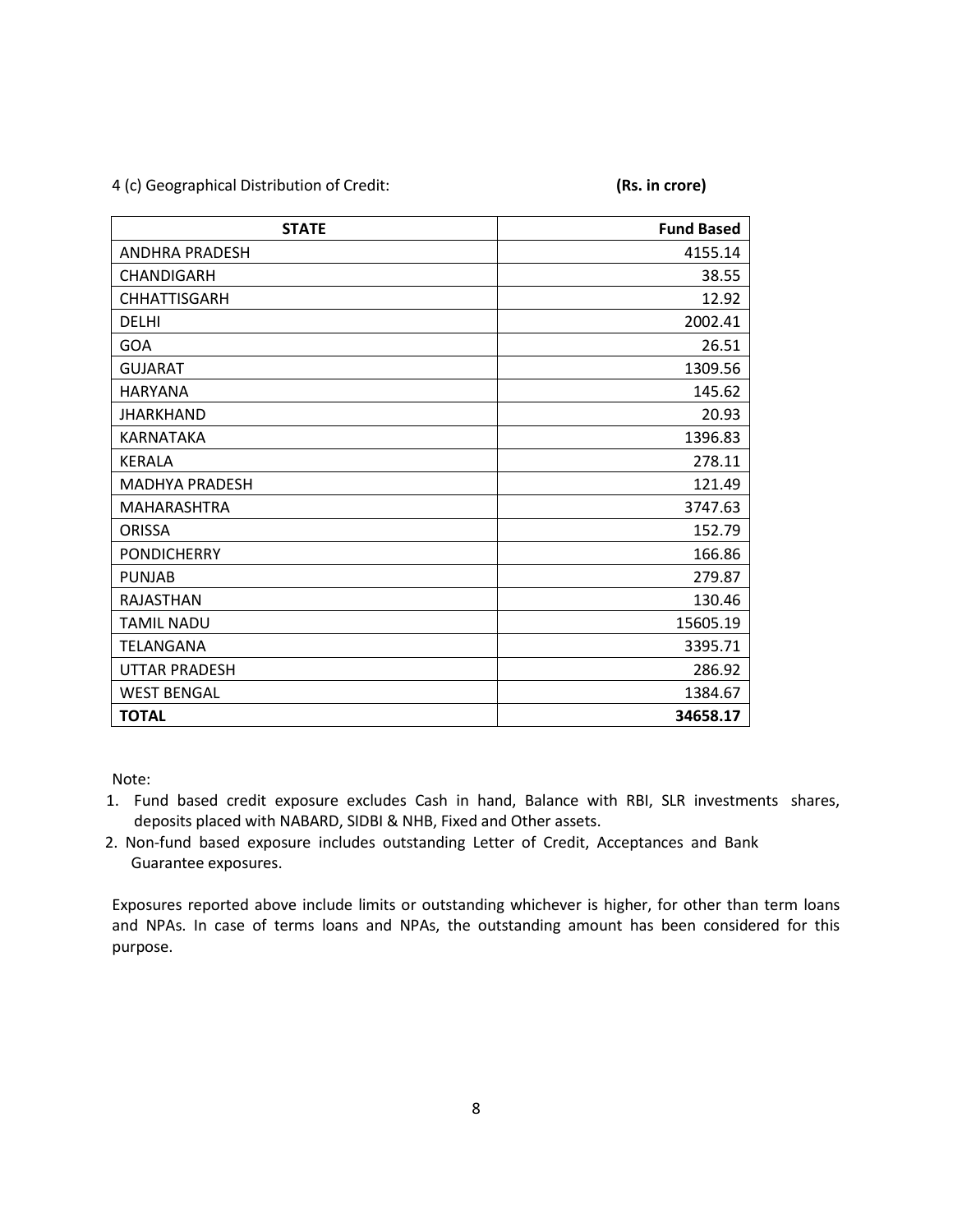4 (d) Industry wise distributions of exposures as on June 30 2014.:

(Rs.in crore)

| <b>Industry</b>                              | <b>Fund Based</b> | non fund based |
|----------------------------------------------|-------------------|----------------|
| <b>MINING &amp; QUARRYING</b>                | 210.36            | 20.76          |
| <b>FOOD PROCESSING</b>                       | 1123.73           | 75.31          |
| <b>BEVERAGES &amp; TOBACCO</b>               | 93.06             | 0.13           |
| <b>TEXTILES</b>                              | 2588.86           | 63.93          |
| LEATHER AND LEATHER PRODUCTS                 | 4.73              | 1.12           |
| WOOD AND WOOD PRODUCTS                       | 166.52            | 206.36         |
| PAPER AND PAPER PRODUCTS                     | 121.11            | 19.95          |
| PETROLEUM                                    | 16.80             | 0.05           |
| CHEMICALS AND CHEMICAL PRODUCTS              | 781.96            | 94.36          |
| RUBBER, PLASTIC AND THEIR PRODUCTS           | 264.25            | 5.79           |
| <b>GLASS &amp; GLASSWARE</b>                 | 6.04              | 0.65           |
| <b>CEMENT &amp; CEMENT PRODUCTS</b>          | 85.48             | 8.38           |
| <b>BASIC METAL AND METAL PRODUCTS</b>        | 1473.13           | 159.00         |
| <b>ALL ENGINEERING</b>                       | 442.93            | 376.41         |
| VEHICLES, VEHICLE PARTS AND TRANSPORT EQUIP. | 312.95            | 115.42         |
| <b>GEMS AND JEWELLERY</b>                    | 407.25            | 186.50         |
| <b>CONSTRUCTION</b>                          | 232.63            | 443.01         |
| <b>INFRASTRUCTURE</b>                        | 3107.53           | 489.30         |
| <b>OTHER INDUSTRIES</b>                      | 474.92            | 223.40         |
| <b>OTHERS</b>                                | 22743.93          | 1511.52        |
| <b>TOTAL ADVANCE</b>                         | 34658.17          | 4001.35        |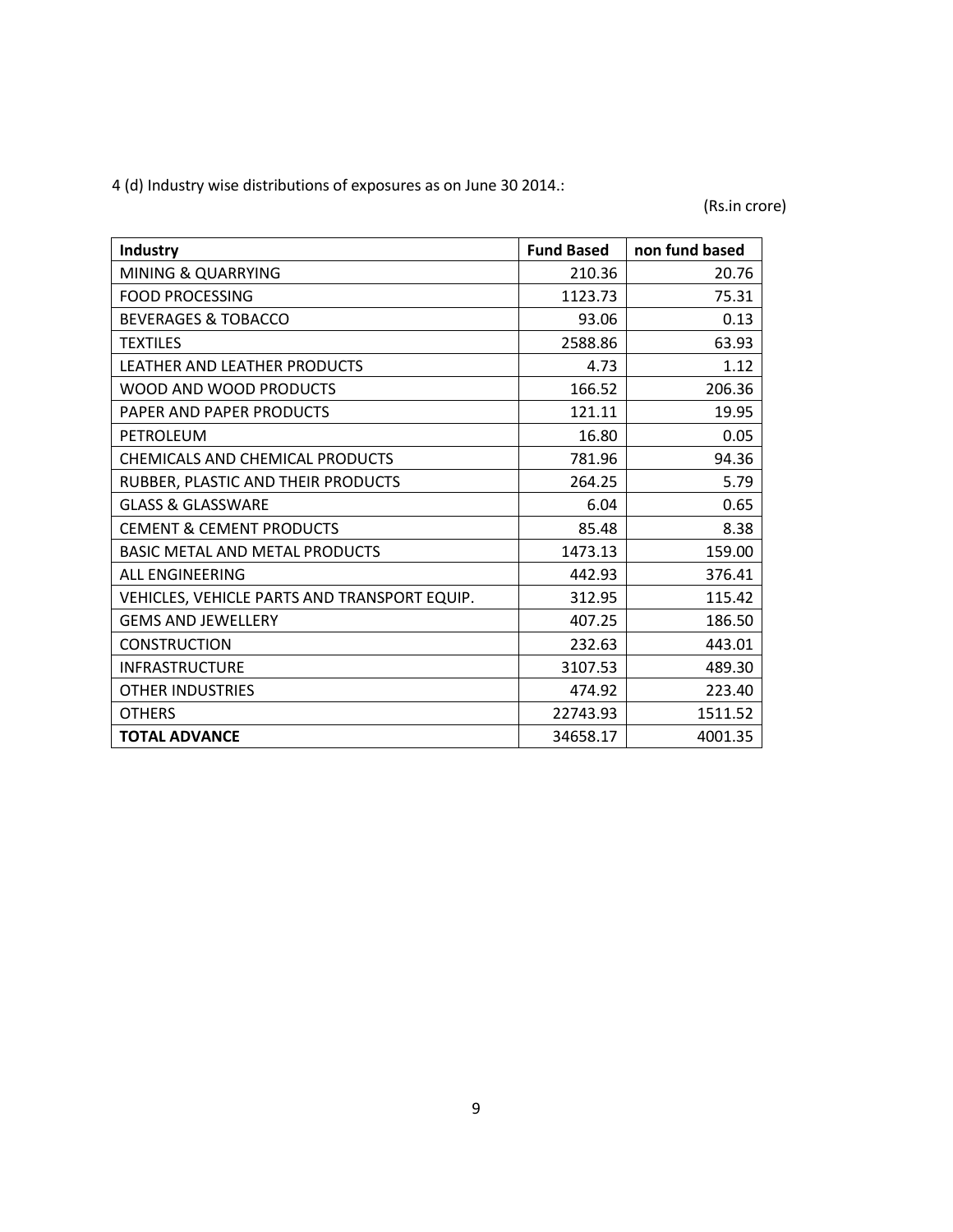|                                        |                  | , it, internation correlation indicatily preditation is or assets.<br>(Rs in Crs) |                       |                                      |                                      |                                                  |                                         |                      |                                      |                        |              |
|----------------------------------------|------------------|-----------------------------------------------------------------------------------|-----------------------|--------------------------------------|--------------------------------------|--------------------------------------------------|-----------------------------------------|----------------------|--------------------------------------|------------------------|--------------|
| <b>Assets</b>                          | Day <sub>1</sub> | Day 2<br>To<br>Day 7                                                              | Day 8<br>To<br>Day 14 | <b>Day 15</b><br><b>To Day</b><br>28 | Over28<br>days To 3<br><b>Months</b> | Over 3<br><b>Months</b><br>To 6<br><b>Months</b> | Over 6<br><b>Months</b><br>To 1<br>Year | Over 1 To<br>3 Years | Over 3<br><b>Years To</b><br>5 Years | Over 5<br><b>Years</b> | <b>Total</b> |
| Cash                                   | 473.65           | 0.00                                                                              | 0.00                  | 0.00                                 | 0.00                                 | 0.00                                             | 0.00                                    | 0.00                 | 0.00                                 | 0.00                   | 473.65       |
| Balanced<br>with RBI                   | 57.13            | 35.22                                                                             | 22.14                 | 33.31                                | 297.31                               | 158.41                                           | 333.50                                  | 252.92               | 185.53                               | 433.77                 | 1809.23      |
| <b>Balance</b><br>with other<br>banks  | 73.04            | 0.00                                                                              | 0.00                  | 0.00                                 | 0.00                                 | 0.00                                             | 0.00                                    | 8.12                 | 0.00                                 | 0.00                   | 81.16        |
| Investments                            | 2425.18          | 248.35                                                                            | 132.28                | 204.33                               | 1801.42                              | 946.50                                           | 2007.64                                 | 2039.42              | 1411.88                              | 2683.34                | 13900.33     |
| Advances -<br>Performing               | 2764.51          | 260.54                                                                            | 271.28                | 716.58                               | 3225.15                              | 2968.84                                          | 6932.60                                 | 11496.49             | 2580.39                              | 2990.83                | 34207.21     |
| NPA (Gross)<br>Including<br><b>NPI</b> | 0.00             | 0.00                                                                              | 0.00                  | 0.00                                 | 0.00                                 | 0.00                                             | 0.00                                    | 0.00                 | 261.30                               | 200.67                 | 461.97       |
| <b>Fixed Assets</b>                    | 0.00             | 0.00                                                                              | 0.00                  | 0.00                                 | 0.00                                 | 0.00                                             | 0.00                                    | 0.00                 | 0.00                                 | 396.76                 | 396.76       |
| Other<br>Assets                        | 638.19           | 34.10                                                                             | 34.10                 | 0.00                                 | 0.00                                 | 0.00                                             | 0.00                                    | 0.00                 | 0.00                                 | 809.48                 | 1515.88      |
| Total                                  | 6431.70          | 578.22                                                                            | 459.80                | 954.22                               | 5323.88                              | 4073.76                                          | 9273.74                                 | 13796.95             | 4439.09                              | 7514.84                | 52846.19     |

4 (e) Residual contractual maturity breakdowns of assets\* as on June 30 2014:

\* As per ALM guidelines

Advances and Provisions:

| (f) Gross NPA                |          |
|------------------------------|----------|
| Particulars as on 30.06.2014 | In crore |
| i. Substandard               | 261.30   |
| ii. Doubtful 1               | 62.32    |
| iii. Doubtful 2              | 75.60    |
| Iv Doubtful 3                | 10.07    |
| v. Loss                      | 41.67    |
| <b>Total</b>                 | 450.96   |

| 104.<br>ו סו | Net NPAs<br>σ١ | $\overline{ }$ |
|--------------|----------------|----------------|
|--------------|----------------|----------------|

| h) NPA Ratios                    |  |
|----------------------------------|--|
| Gross NPAs to gross advances (%) |  |
| NPAs to Net Advances (%)         |  |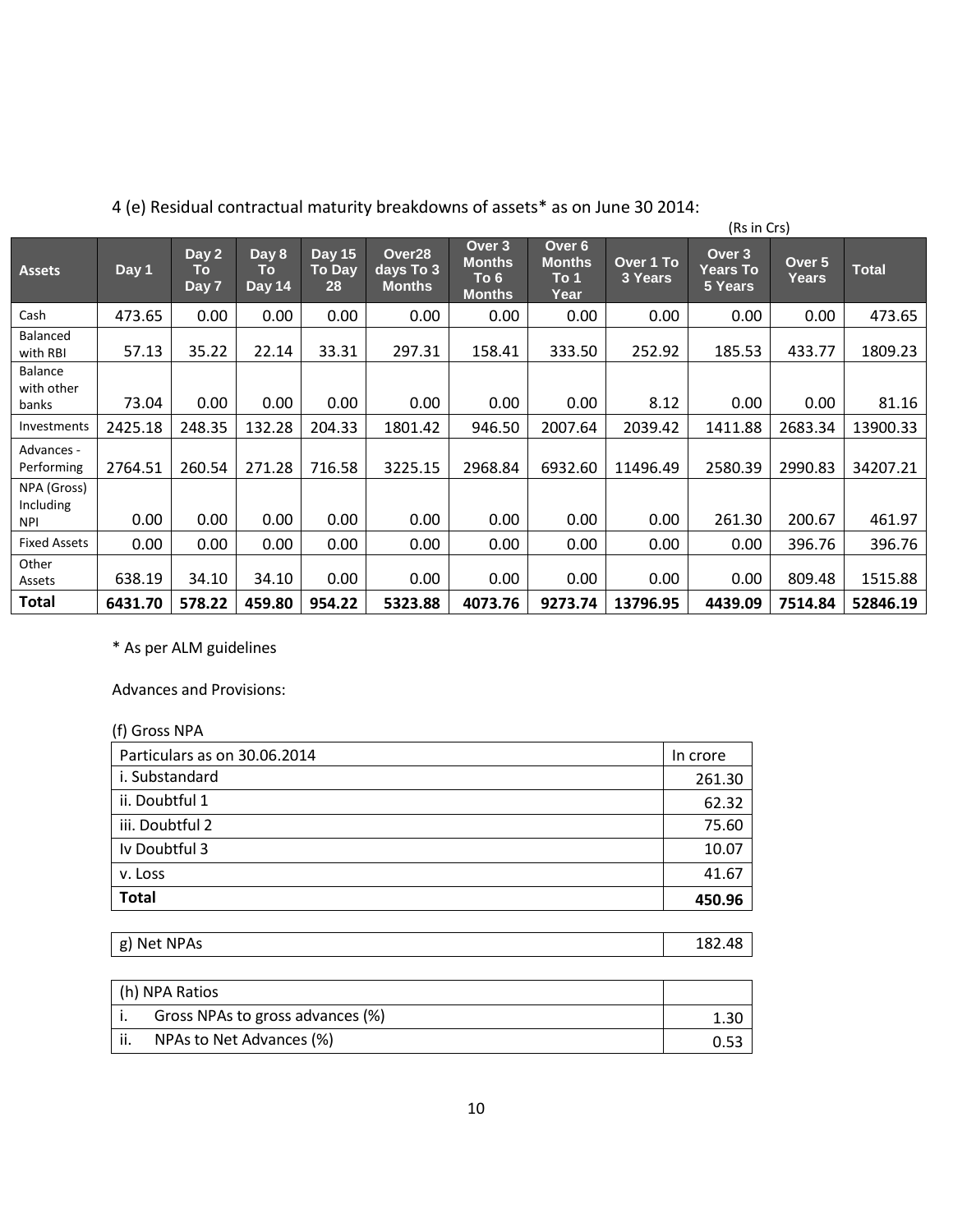| (i) Movement of NPAs(Gross)     |        |
|---------------------------------|--------|
| i. Opening balance              | 279.18 |
| ii. Additions during the year   | 205.48 |
| iii. Reductions during the year | 33.70  |
| iv. Closing balance             | 450.96 |

| (i) Movement of provisions for NPAs (excluding provision on Standard Assets |          |        |
|-----------------------------------------------------------------------------|----------|--------|
| i. Opening balance                                                          |          | 114.48 |
| ii. Provision made during the year                                          | $^{(+)}$ | 121.59 |
| iii. Write-off / write-back of excess provisions                            | ( – )    | 1.73   |
| iv. Closing balance                                                         |          | 234.34 |

( Rs in Crores )

| (k) Amount of Non-Performing Investments                     | 11.01 |
|--------------------------------------------------------------|-------|
| (I) Amount of provisions held for non-performing investments | 6.09  |

| (m) Movement of depreciation on investments                     |       |        |
|-----------------------------------------------------------------|-------|--------|
| i. Opening balance as on 01.04.2014                             |       | 195.64 |
| ii. Add: Provision made during the year                         | $(+)$ | 0.00   |
| Less: Write-off/ write-back of excess provision during the year |       |        |
| (including depreciation utilized on the sale of securities)     | (-)   | 94.97  |
| iv. Closing balance                                             |       | 100.67 |

# **5. CREDIT RISK: Disclosures for portfolio subject to the Standardized Approach (DF 4)**

5 (a) The Bank has used the ratings of the following domestic external credit rating agencies for the purpose of risk weighting their claims on the domestic entities for capital adequacy purpose:

i. CRISIL ii. CARE iii. ICRA iv India Ratings v Brickwork vi SMERA

5 (b) A description of the process used to transfer public issuer ratings onto comparable assets in the banking book:

Bank has used short term ratings for assets with maturity up to one year and long-term ratings for assets maturing after one year as accorded by the approved external credit rating agencies. Bank has not cherry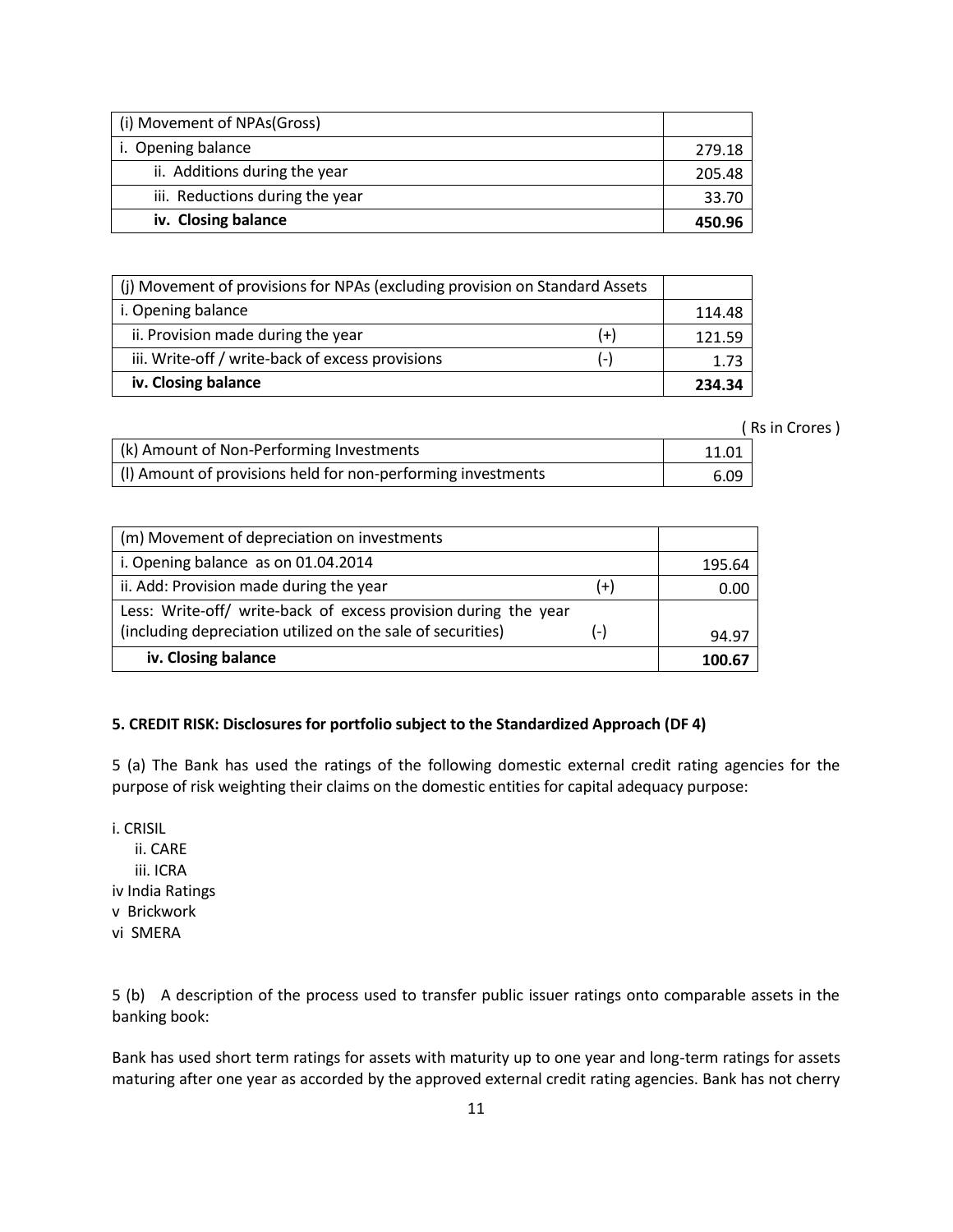picked ratings. Bank has not used one rating of a CRA (Credit Rating Agency) for one exposure and another CRA's rating for another exposure on the same counterparty unless only one rating is available for a given exposure.

Notwithstanding the repayable on demand condition, cash credit exposures have been subjected to Long-term rating.

If an issuer has a long term external credit rating that warrants RW (Risk Weight) of 150%, all unrated exposures on the same issuer whether long or short is assigned the same 150% RW unless mitigated by recognized Credit Risk Mitigation (CRM) techniques.

Bank has used only solicited rating from the recognized CRAs. In case the issuer has multiple ratings from CRAs, the Bank has a policy of choosing (if there are two ratings) lower rating.

Where RW associated with the rating by a CRA for a specific investment instrument is lower than one corresponding to unrated exposure, but the Bank's exposure is not in that instrument but some other debt, the RW for the rated exposure has been applied to Bank's unrated exposure provided the latter ranks pari-passu or senior to the specific rated exposure and the maturity of Bank's claim is not later than the rated exposure.

If either the issuer or a single issue has been rated warranting RW equal or higher than unrated claim, a claim on the same issuer which is unrated but ranks pari-passu or junior to the rated exposure has been assigned the same RW as the rated exposure.

No recognition of CRM technique has been taken into account in respect of a rated exposure if that has already been factored by the CRA while carrying out the rating.

For exposure amounts after risk mitigation subject to the standardized approach, amount of the Bank's outstanding (rated and unrated) in the following three major risk buckets as well as those that are deducted as on June 30, 2014 are as follows:

| (Rs in crore)              |                   |                |  |
|----------------------------|-------------------|----------------|--|
| <b>Particulars</b>         | <b>Fund Based</b> | Non Fund Based |  |
| Below 100% risk weight     | 30256.99          | 16.67          |  |
| 100% risk weight           | 7954.78           | 2583.94        |  |
| More than 100% risk weight | 4180.20           | 50.57          |  |
| <b>Total</b>               | 42391.97          | 2651.18        |  |

## **6. CREDIT RISK MITIGATION: Disclosures for Standardized Approach (DF 5)**

6 (a) The Bank has adopted Credit Risk Mitigation (CRM) Techniques and Collateral Management (CM)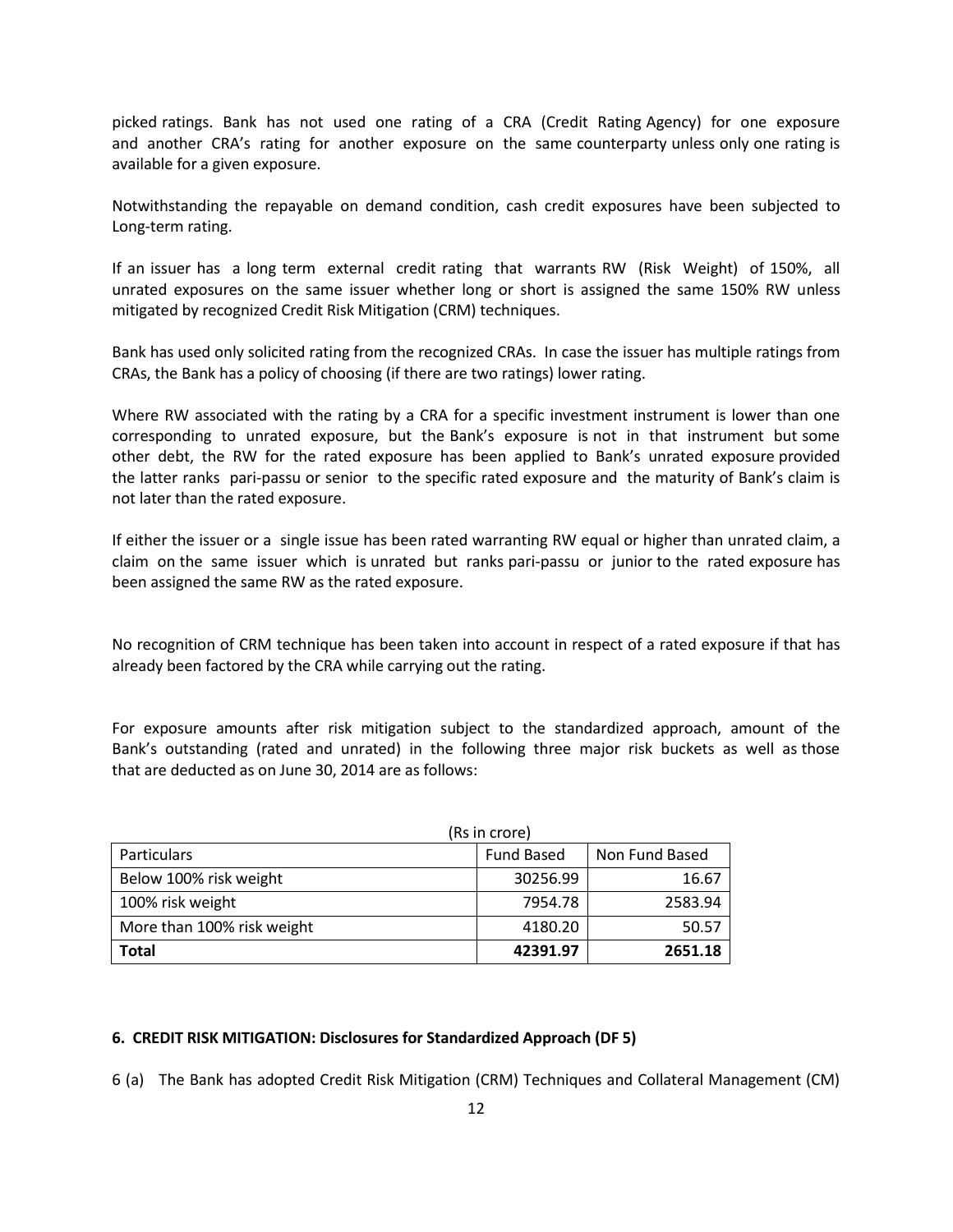guidelines issued by RBI under Master circular – Prudential guidelines on capital Adequacy and Market Discipline – New Capital Adequacy Framework (NCAF).

The Bank has utilized credit risk mitigation in the case of Bank's own deposits, LICPolicies, National Saving Certificate and gold, wherever the collateral is identifiable, marketable and enforceable and complies with RBI requirements. Sovereign exposures and Sovereign guaranteed exposures are risk weighted as per RBI directives.

The general principles applicable for use of credit risk mitigation techniques are as under:

- i.No transaction in which Credit Risk Mitigation (CRM) techniques are used has been assigned higher capital requirement than as otherwise identical transaction where such techniques are not used
- ii.The Bank has taken care to see that effects of CRM are not double counted. To ensure this noadditional supervisory recognition of CRM for regulatory capital purposes are made availableon claims for which an issue-specific rating is used that already reflects that CRM.
- iii.Principal-only ratings will not be allowed within the CRM framework. The rating should cover principal and interest.

The Bank has, therefore, put in place robust procedures and processes to control these risks, including strategy, consideration of the underlying credit, valuation, policies and procedures systems, control of Roll-off risks, and management of concentration risk arising from the use of CRM techniques and itsInteraction with the Bank's overall credit risk profile.

6 (b) Eligible Financial Collateral:

The following eligible collateral instruments are used for recognition in the comprehensive approach:

- i. Cash (as well as certificates of deposit or comparable instruments, including fixed deposit receipts, issued by the bank) on deposit with the bank which is incurring the counterparty exposure.
- ii. Gold: Gold would include both bullion and jewellery.
- iii. Securities issued by Central and State Governments
- iv. National Savings Certificates
- v. Life insurance policies with a declared surrender value of an insurance company which is regulated by an insurance sector regulator.
- vi. Debt securities rated by a chosen Credit Rating Agency in respect of which the banks should be sufficiently confident about the market liquidity where these are either:
	- a) Attracting 100 per cent or lesser risk weight i.e. rated at least BBB (-), when issued by public sector entities and other entities (including banks and Primary Dealers); or
	- b) Attracting 100 per cent or lesser risk weight i.e. rated at least PR3/ P3/F3/A3 for short- term debt instruments.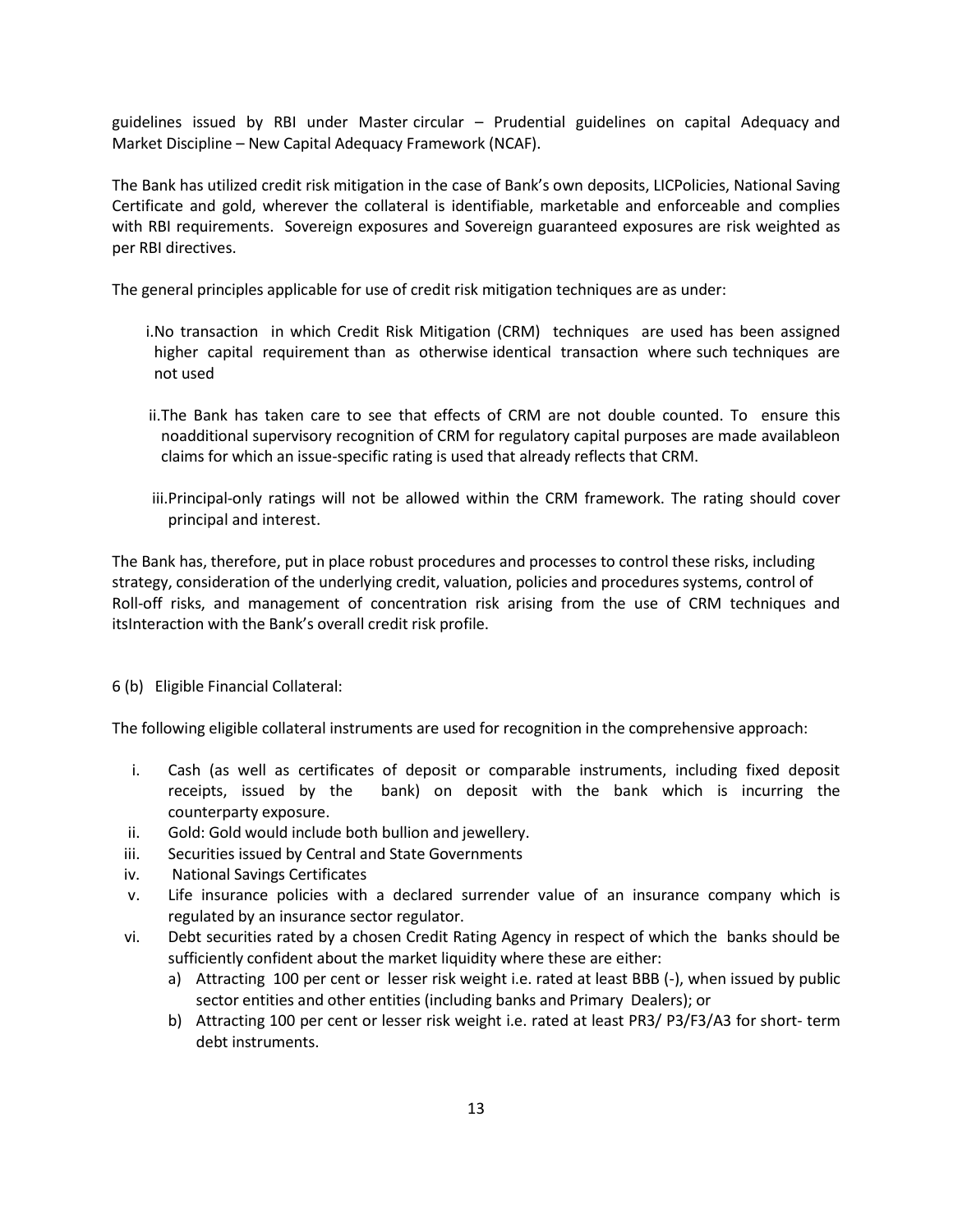- vii) Debt securities not rated by a chosen Credit Rating Agency in respect of which the banks should be sufficiently confident about the market liquidity where these are:
	- a) Issued by a bank
	- b) Listed on a recognized exchange
	- c) Classified as senior debt
	- d) all rated issues of the same seniority by the issuing bank are rated at least BBB(-) or CARE A3/ CRISIL A3/ India Ratings and Research Private Limited (India Ratings) A3/ICRA A3/Brickwork A3/SMERA A3 by a chosen Credit Rating Agency; and
	- e) the bank holding the securities as collateral has no information to suggest that the issue justifies a rating below BBB(-) or CARE A3/ CRISIL A3/ India Ratings and Research Private Limited (India Ratings) A3/ICRA A3/Brickwork A3/SMERA A3 (as applicable) and;
	- f) Banks should be sufficiently confident about the market liquidity of the security

viii) Units of Mutual Funds regulated by the securities regulator of the jurisdiction of the bank's Operation mutual funds where:

a. Price for the units is publicly quoted daily i.e., where the daily NAV is available in public domain; and

b. Mutual fund is limited to investing in the instruments listed in this paragraph.

6(c) Total exposure covered by guarantees/credit derivatives - Nil

#### **7. SECURITIZATION EXPOSURES (DF 6)**

As per RBI guidelines on Securitization exposure, investments by banks in securitized assets, representing loans to various categories of priority sector, except 'others' category, are eligible for classification under respective categories of priority sector lending (PSL) depending on the underlying assets.

As on June30, 2014 the Bank does not have any securitization exposure as originator.

#### **8. MARKET RISK IN TRADING BOOK (DF 7)**

Market risk refers to the uncertainty of future earnings resulting from changes in interest rates, foreign exchange rates, market prices and volatilities. The Bank assumes market risk in its lending and deposit taking businesses and in its investment activities, including position taking and trading. The market risk is managed in accordance with the investment policies, which are approved by the Board. These policies ensure that operations in securities, foreign exchange and derivatives are conducted in accordance with sound and acceptable business practices and are as per the extant regulatory guidelines, laws governing transactions in financial securities and the financial environment. Market Risk in Trading Book is assessed as per the Standardized Duration approach. The capital charge for Held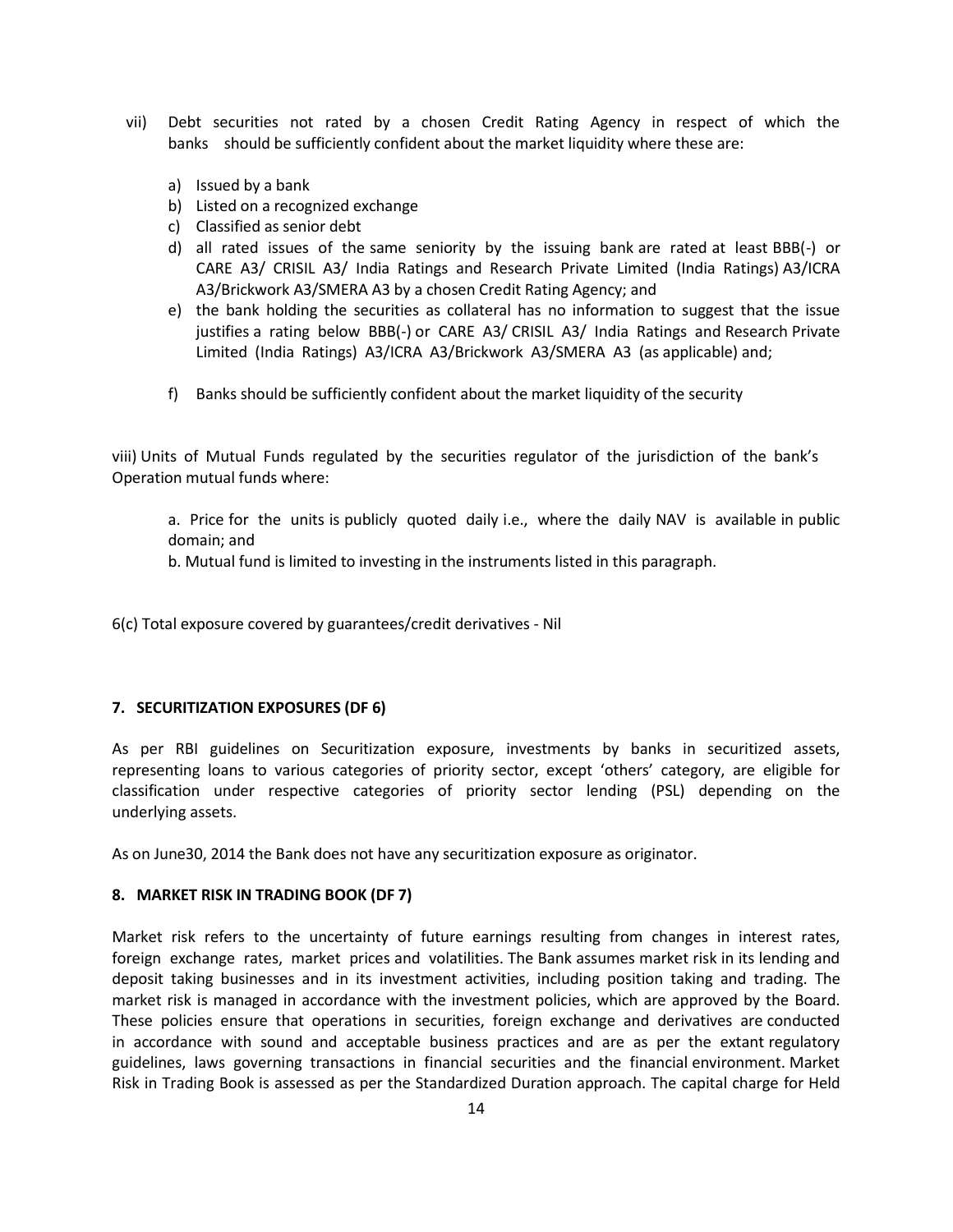for Trading (HFT) and Available for Sale (AFS) portfolios is computed as per Reserve Bank of India prudential guidelines.

Market risk management objectives:

The objectives of market risk management are as follows:

- Management of liquidity
- Management of interest rate risk and exchange rate risk.
- Proper classification and valuation of investment portfolio
- Adequate and proper reporting of investments and derivative products
- Compliance with regulatory requirements

Structure and organization of the market risk management function:

The ALCO is the focal point for placing various notes/ reports with regard to liquidity risks.

Strategies and processes:

To comply with the regulatory guidelines and to have independent control groups there is clear functional separation of:

- Trading (Front office)
- Monitoring and control (Middle office) and
- Settlements (Back office)

The strategy/guidelines for controlling market risk include:

- Direct involvement of experienced line management
- Stringent controls and limits
- Strict segregation of front, middle and back office duties
- Comprehensive periodical reporting of positions
- Regular independent reviews of all controls and limits
- Rigorous testing and auditing of all pricing, trading and risk management

The scope and nature of risk reporting and measurement systems:

Reporting - The Bank periodically reports on the various investments and their related risk measures to the senior management and the committees of the Board. The Bank also periodically reports to its regulator in compliance with regulatory requirements.

Measurement - The Bank has devised various risk metrics for measuring market risk. These arereported to Asset Liability Management Committee. Some of the risk metrics adopted by the Bank for monitoring its risks are Value-at-Risk, Earnings at Risk, Modified Duration, Stop Loss limits amongst others.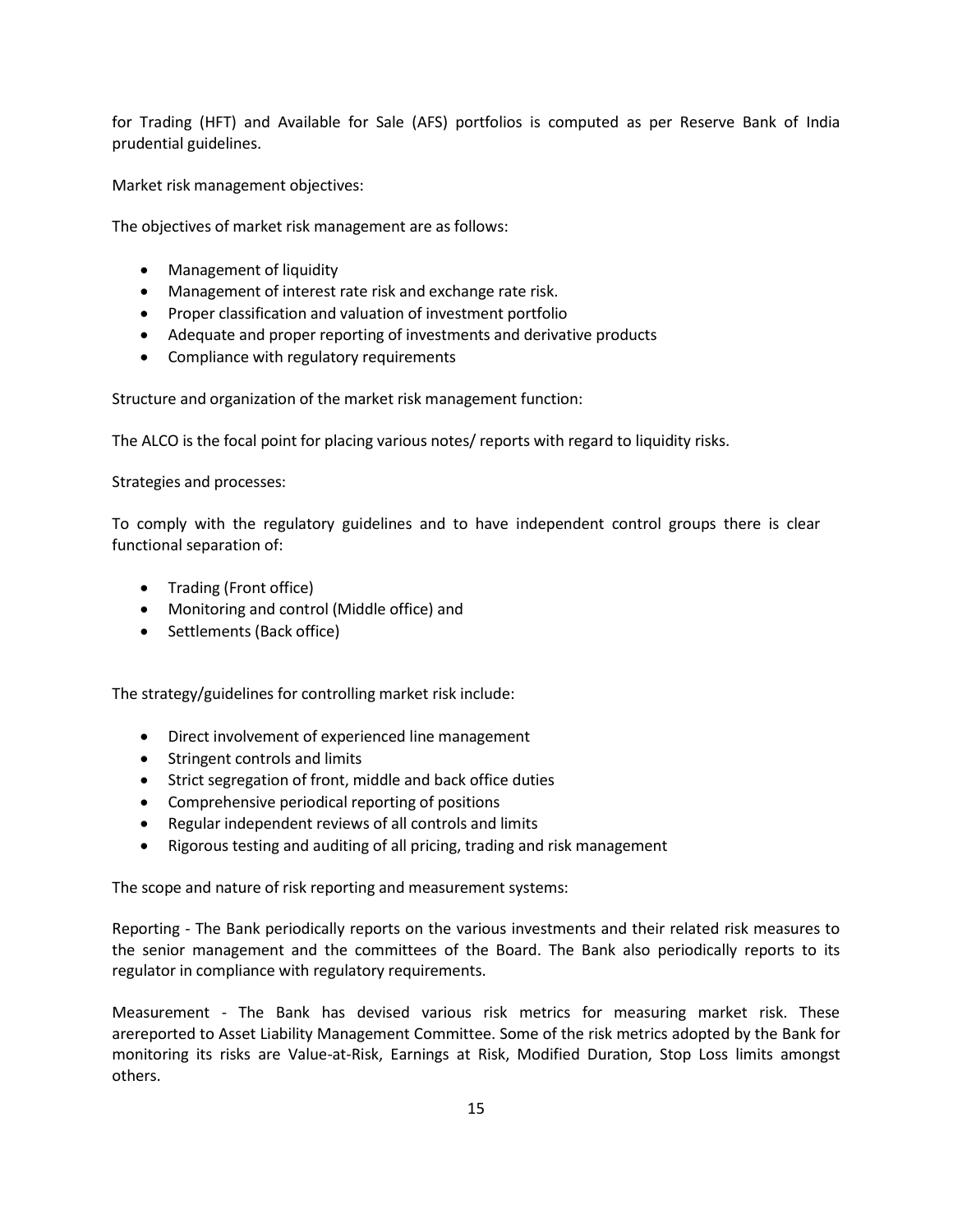| Particulars As on June 30, 2014        | (Rs in crore) |
|----------------------------------------|---------------|
| Capital requirements for market risk   |               |
| Interest Rate Risk                     | 95.72         |
| Foreign Exchange Risk (Including gold) | 3.60          |
| <b>Equity Risk</b>                     | 46.82         |
| Capital requirement for Market Risk    | 146.14        |

# **9. OPERATIONAL RISK (DF 8)**

Operational risk is defined as the risk of loss resulting from inadequate or failed internal processes, people and systems or from external events. Operational risk includes legal risk but excludes strategic and reputational risk.

The Bank has put in place a Board approved Operational Risk Management Policy which outlines overall framework for management of Operational Risk. The bank is also conducting risk and control self assessment excises (RCSA).

The Bank manages Operational Risk by way of adopting best practices in processes as well asProducts. Utmost importance is given on communication and understanding of processes at transactional level and compliance to same are monitored through effective internal audits.

The Bank understands the criticality of business continuity in the event of any undesirable/ unforeseen incident and has put in place an exhaustive Business Continuity Plan (BCP) in place which is subject to periodic drills. The Bank has robust Information Technology set up with Disaster Recovery (DR) site for critical functions and backups. Further there is a strict adherence to Information Security Policy across the Bank.

As per the mandate from RBI, the Bank is following the Basic Indicator Approach (BIA) forAssessment of Operational Risk Capital. The Bank is taking quantitative and qualitative steps in view of moving towards advanced approaches as prescribed by RBI.

Capital requirement for operational risk as per Basic Indicator Approach (BIA) as on June 30, 2014 is Rs.233.72crore.

# **10. INTEREST RATE RISK IN BANKING BOOK (DF 9)**

Interest Rate Risk in the Banking Book (IRRBB):

Interest rate risk is the potential change in Net Interest Income (NII) or Economic Value of Equity (Balance Sheet impact), caused by unexpected changes in market interest rates. Since NII or Net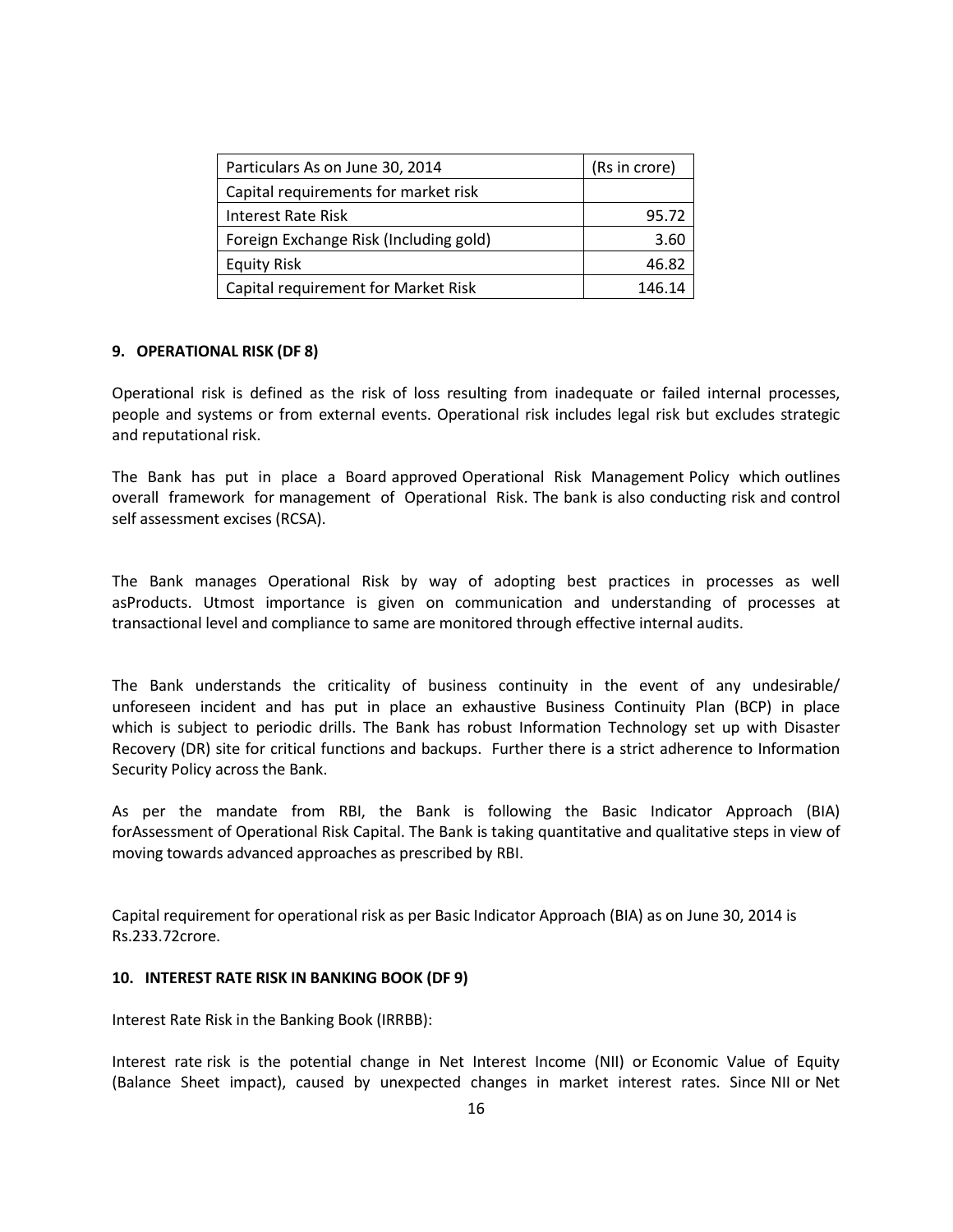Interest Margin (NIM) of Bank is dependent on the movements of interest rates, any mismatches or gaps in the cash-flows on re-pricing dates exposes Bank's NII or NIM to interest rate risk. Interest Rate Risk in Banking Book results from an unavoidable position or gap arising from Bank's normal day to day business by holding assets and liabilities in different maturities and different re-pricing dates.

Risk management framework and monitoring:

The Board of the Bank, through Asset liability Management Committee , has overall responsibility for management of risks and it sets limits and policies for management of liquidity risk, market riskincluding foreign exchange, interest rate and equity risk. The Asset Liability Management Committee (ALCO), a strategic decision making body constituted by Board, headed by Chief Operating Officer and comprising of senior executives of the Bank is responsible for deciding the mix and maturity profile of the assets and liabilities, recommendation of risk policies, setting up of prudential limits to manage the risks and ensuring compliance with the limits set by the Board. The ALM policy of the Bank includes the prudential limits on interest rate risk, liquidity risk, foreign exchange risk and equity risk.

Risk Management Department is responsible for monitoring the limits laid down in the ALM Policy through various reports.

Risk measurement and reporting framework:

As a part of its regular activities, ALCO manages the impact of the interest rate risk in banking book, through various limits, reports and tools such as interest rate sensitive gaps, Earnings at risk analysis, duration gap analysis, stress testing, etc. detailed as follows:

Interest rate sensitivity gap:

The interest rate gap risk, at any given date, is the risk arising from the mismatches in the assets & liabilities over the different time intervals. These mismatches or gaps are arrived at after matching rate sensitive assets and rate sensitive liabilities in the particular time bucket taking into account all assets and liabilities (including off Balance Sheet exposure). The rate sensitive assets and liabilities are grouped in the buckets as per the residual maturity or re-pricing date, whichever is earlier and is reported on monthly basis. The gap indicates whether net interest income is positively or negatively impacted by a change in interest rates and the magnitude of the gap approximates the change in net interest income for any given interest rate shift. Limits are fixed on individual gaps.

Earnings at Risk Analysis (EaR):

The gaps in the report indicates whether the Bank is in a position to benefit from rising interest rates by having a positive gap (RSA > RSL) or whether it is in a position to benefit from declining interest rates by a negative gap (RSL >RSA). The Bank monitors the Earnings at Risk on NII for 2% change in interest rates on the open periodic gaps.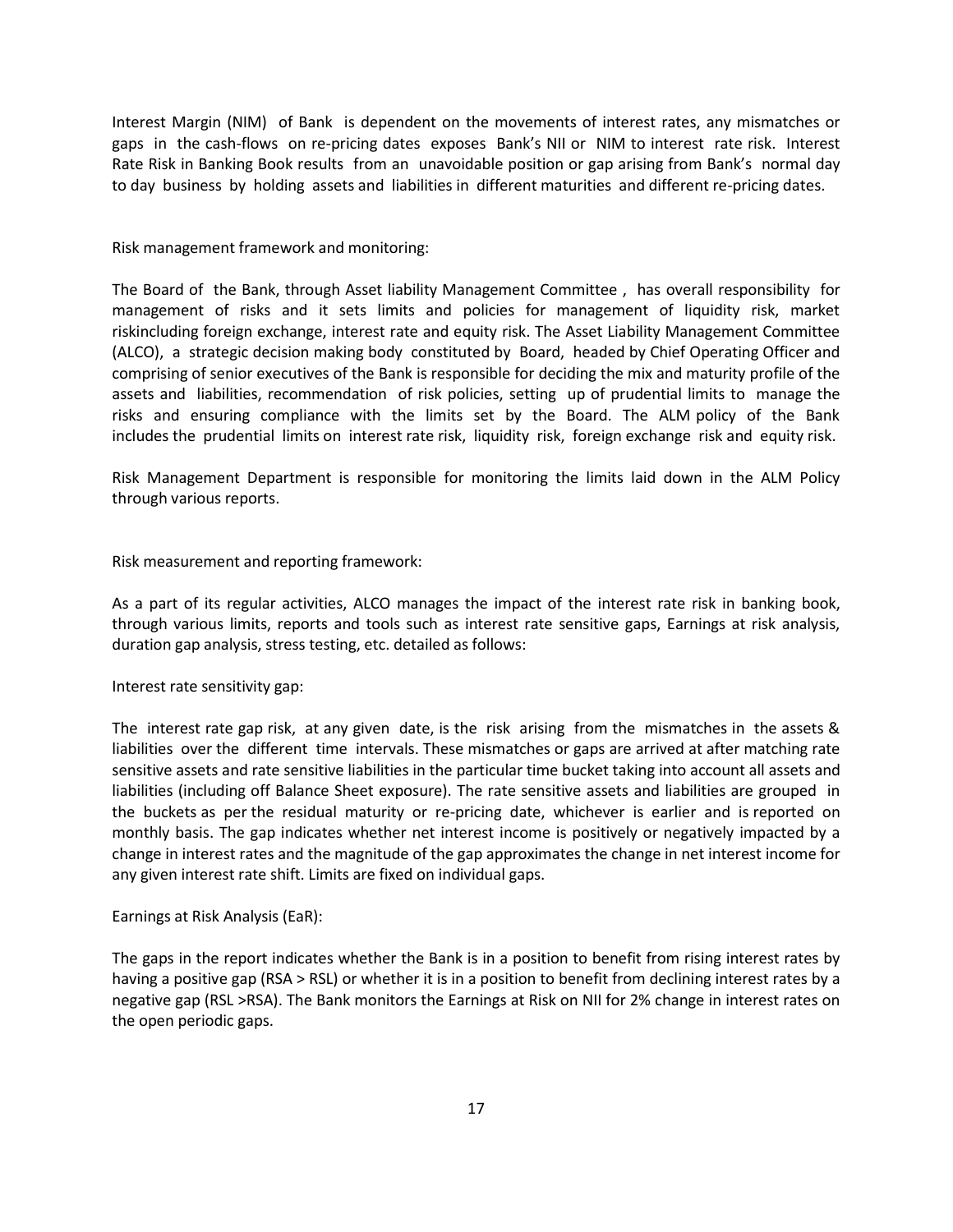Stress testing:

The Bank measures the impact on NIM/ EAR after taking into account various possible movement in Interest rates across tenor and impact on the earnings is calculated for each of these scenarios.

Duration gap analysis:

Movement in the interest rates also have a long-term impact on the market value of equity of the Bank, as the economic value of the Bank's assets, liabilities and off-Balance Sheet positions getaffected. Duration is a measure of interest rate sensitivity of assets, liabilities and also equity. It may be defined as the percentage change in the market value of an asset or liability (or equity) for a given change in interest rates. Thus Duration Gap Analysis measures by how much the market value of equity of a firm would change for the possible change in the interest rates.

The following tables show the impact on NII and economic value of equity for a given change in the interest rates. The impact is calculated assuming parallel shifts in the yield curve across all time buckets.

i) Impact on NII:

#### Changes in interest rates (in bps)

(Rs in crore)

| Currency   | 100   | 200    |
|------------|-------|--------|
| <b>INR</b> | 80.46 | 160.92 |

ii) Impact on economic value of equity:

Changes in interest rates (in bps)

( Rs in crore)

| Currency   | 100   | 200             |
|------------|-------|-----------------|
| <b>INR</b> | 86.62 | $173.2^{\circ}$ |

\* No major exposure in foreign currencies

#### **11. General disclosures for exposures related to counter party credit risk (DF 10)**

#### Counterparty exposure

Counterparty credit risk in case of derivative contracts arises from the forward contracts. TheSubsequent credit risk exposures depend on the value of underlying market factors (e.g., interest rates and foreign exchange rates), which can be volatile and uncertain in nature. The Bank does not enter into derivative transactions other than forward transactions.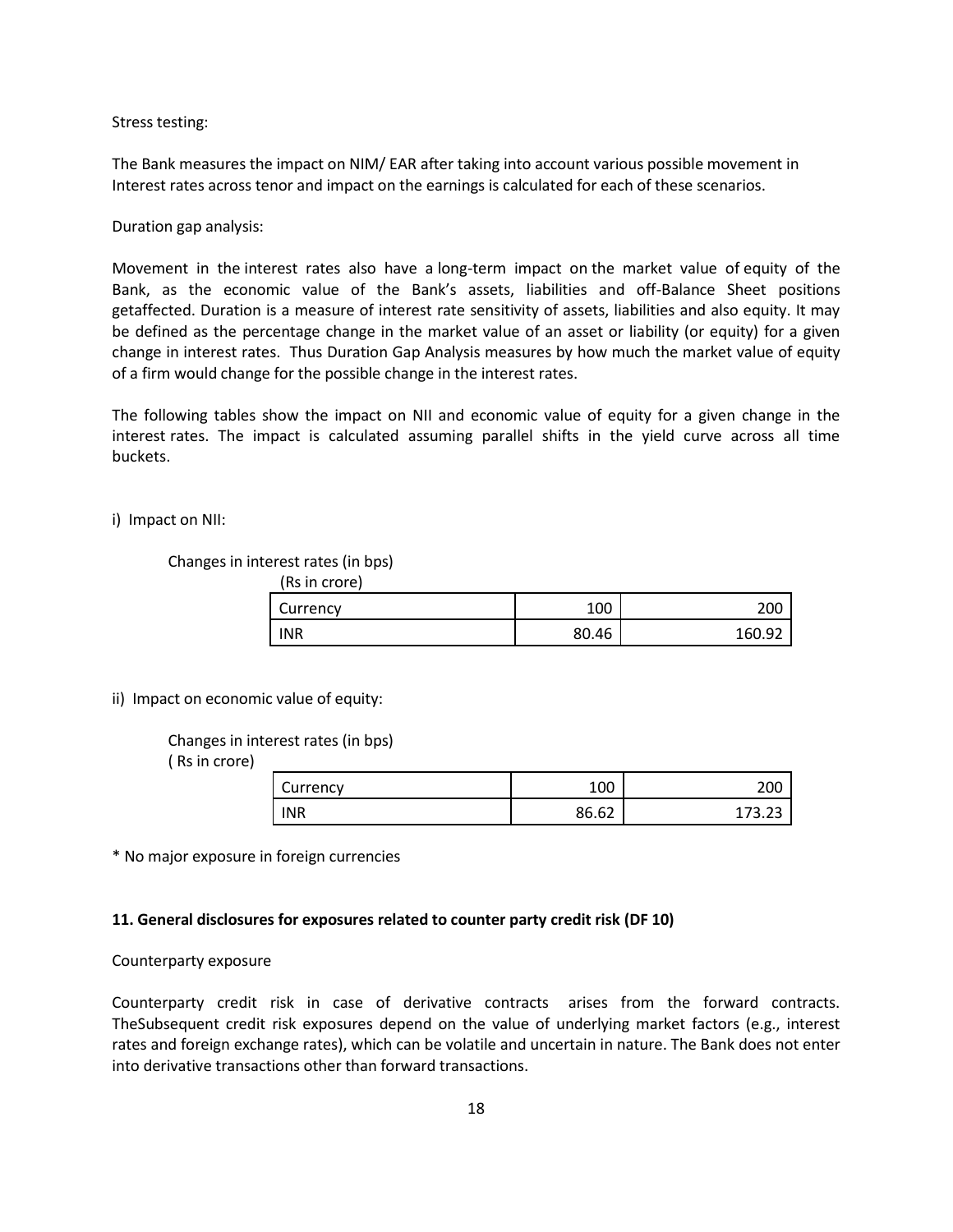# Credit limits:

The credit limit for counterparty bank is fixed based on their financial performance as per the latest audited financials. Various financial parameters such as NPA ratios, liquidity ratios, etc are taken into consideration while assigning the limit. Credit exposure is monitored to ensure it does not exceed the approved credit limit.

# Credit exposures on forward contracts

The Bank enters into the forward contracts in the normal course of business for positioning and arbitrage purposes, as well as for its own risk management needs, including mitigation of interest rate and foreign currency risk. Derivative exposures are calculated according to the current exposures method.

# Credit exposure as on June 30, 2014 (Rs in crore)

|                   | Notional<br>Amount | positive<br>Gross<br>value of the contracts | fair   Potential Future<br>Exposure | Credit<br>Total<br>Exposure |
|-------------------|--------------------|---------------------------------------------|-------------------------------------|-----------------------------|
| Forward contracts | 4971.40            | 5621.51                                     | 99.43                               | 5720.94                     |

# **12. Composition of Capital (DF 11)**

# (Rs in crore)

| CommonEquityTier1capital: instrumentsandreserves |                                                                                                   |         | RefNo |
|--------------------------------------------------|---------------------------------------------------------------------------------------------------|---------|-------|
| 1                                                | Directlyissuedqualifyingcommonshare capitalplusrelatedstock<br>surplus(sharepremium)              | 665.38  |       |
| $\overline{2}$                                   | Retainedearnings                                                                                  |         |       |
| 3                                                | Accumulatedothercomprehensiveincome(andotherreserves)                                             | 2663.97 |       |
| 4                                                | DirectlyissuedcapitalsubjecttophaseoutfromCET1(onlyapplicable tonon-<br>jointstockcompanies $1$ ) |         |       |
| 5                                                | Commonshare capitalissuedbysubsidiariesandheldbythirdparties                                      |         |       |
| 6                                                | CommonEquityTier1capitalbeforeregulatoryadjustments                                               | 3329.35 |       |
| CommonEquityTier1capital:regulatoryadjustments   |                                                                                                   |         |       |
| 7                                                | Prudentialvaluationadjustments                                                                    |         |       |
| 8                                                | Goodwill(netofrelatedtaxliability)                                                                |         |       |
| 9                                                | Intangibles(netofrelatedtaxliability)                                                             |         |       |
| 10                                               | Deferredtaxassets <sup>2</sup>                                                                    | 21.78   |       |
| 11                                               | Cash-flowhedgereserve                                                                             |         |       |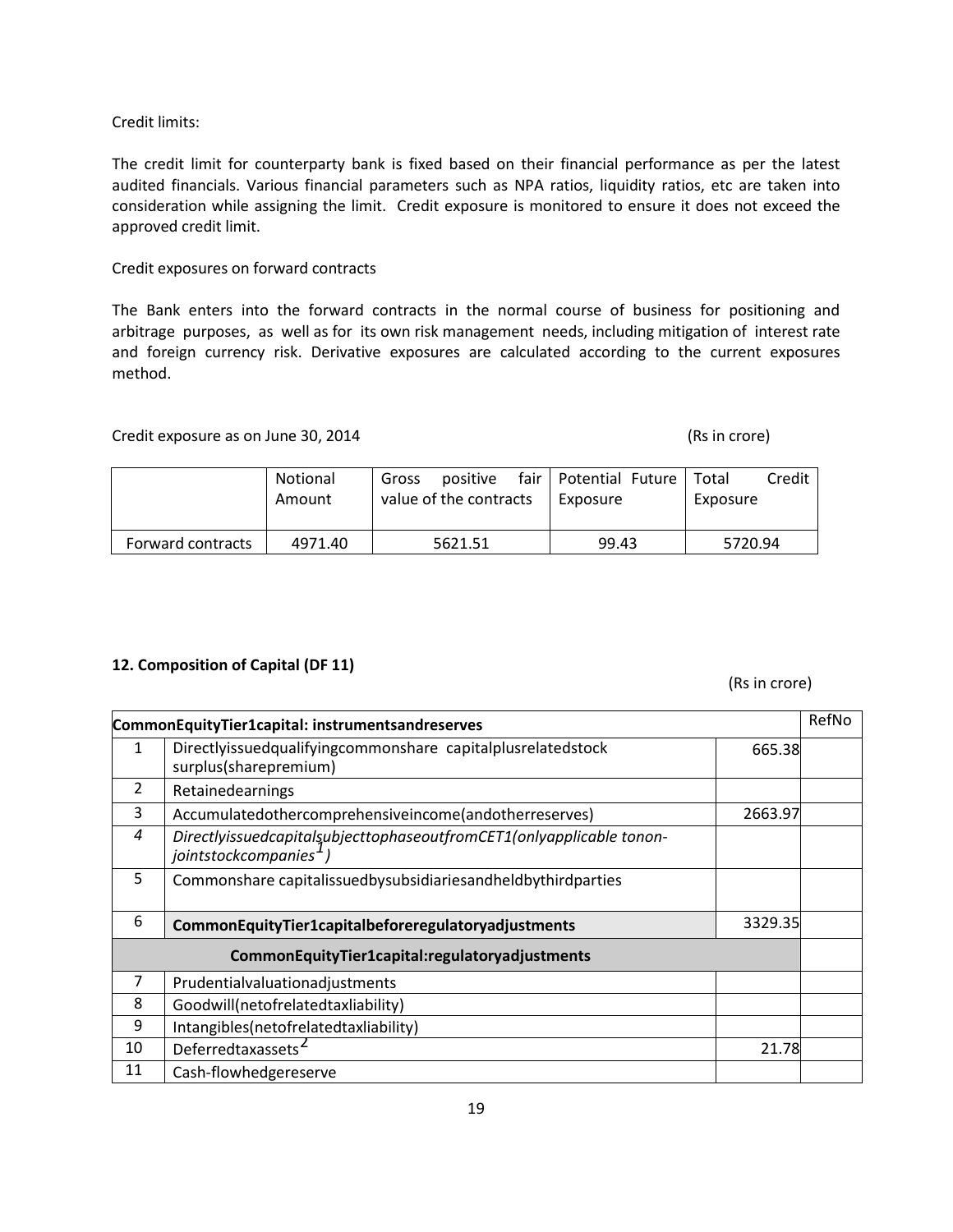| 12              | Shortfallofprovisionstoexpectedlosses                                                                                                                                                                    |         |  |
|-----------------|----------------------------------------------------------------------------------------------------------------------------------------------------------------------------------------------------------|---------|--|
| 13              | Securitisationgainonsale                                                                                                                                                                                 |         |  |
| 14              | Gainsandlossesduetochangesinowncreditriskonfairvalued liabilities                                                                                                                                        |         |  |
| 15              | Defined-benefitpensionfundnetassets                                                                                                                                                                      |         |  |
| 16              | Investmentsinownshares(ifnotalreadynettedoffpaid-upcapitalon<br>reportedbalancesheet)                                                                                                                    |         |  |
| 17              | 7.05<br>Reciprocalcross-holdingsincommonequity                                                                                                                                                           |         |  |
| 18              | Investmentsinthecapitalofbanking, financial and insurance entities<br>thatareoutsidethescopeofregulatoryconsolidation, netofeligible                                                                     |         |  |
|                 | shortpositions, where the bankdoes notown more than 10% of the                                                                                                                                           |         |  |
| 19              | Significant investments inthecommon stockofbanking, financialand insurance<br>entitiesthatareoutsidethescopeofregulatory<br>consolidation,<br>netofeligibleshortpositions(amountabove10% threshold) $^3$ |         |  |
| 20              | Mortgageservicingrights <sup>4</sup> (amountabove10%threshold)                                                                                                                                           |         |  |
| 21              | Deferred tax assets arising from temporary differences <sup>5</sup> (amount<br>above10%threshold, netofrelatedtaxliability)                                                                              |         |  |
| 22              | Amountexceedingthe15%threshold <sup>6</sup>                                                                                                                                                              |         |  |
| 23              | of which: significant investments in the common stock of<br>financialentities                                                                                                                            |         |  |
| 24              | ofwhich:mortgageservicingrights                                                                                                                                                                          |         |  |
| 25              | ofwhich:deferredtaxassetsarisingfromtemporarydifferences                                                                                                                                                 |         |  |
| 26              | Nationalspecificregulatoryadjustments '(26a+26b+26c+26d)                                                                                                                                                 | 12.67   |  |
| 26a             | of which: Investments in the equity capital of unconsolidated<br>insurancesubsidiaries                                                                                                                   |         |  |
| 26 <sub>b</sub> | ofwhich:Investmentsjntheequitycapitalofunconsolidatednon-<br>financialsubsidiaries <sup>8</sup>                                                                                                          |         |  |
| 26c             | ofwhich:Shortfallintheequitycapitalofmajorityownedfinancial<br>entitieswhichhavenotbeenconsolidatedwiththebank                                                                                           |         |  |
| 26d             | 12.67<br>ofwhich: Unamortisedpensionfundsexpenditures                                                                                                                                                    |         |  |
| 27              | Regulatoryadjustmentsapplied to Common Equity Tier 1 due to<br>insufficientAdditionalTier1andTier2tocoverdeductions                                                                                      |         |  |
| 28              | TotalregulatoryadjustmentstoCommonequityTier1                                                                                                                                                            | 41.50   |  |
| 29              | CommonEquityTier1capital(CET1)                                                                                                                                                                           | 3287.85 |  |
|                 | Additional Tier1capital: instruments                                                                                                                                                                     |         |  |
| 30              | DirectlyissuedqualifyingAdditionalTier1instrumentsplusrelated                                                                                                                                            |         |  |
|                 | stocksurplus(sharepremium)(31+32)                                                                                                                                                                        |         |  |
| 31              | ofwhich:classifiedasequityunderapplicableaccountingstandards                                                                                                                                             |         |  |
| 32              | of which: classified as liabilities under applicable accounting                                                                                                                                          |         |  |
|                 | standards(PerpetualdebtInstruments)                                                                                                                                                                      |         |  |
| 33              | Directly issued capital instruments subject to phase out from                                                                                                                                            |         |  |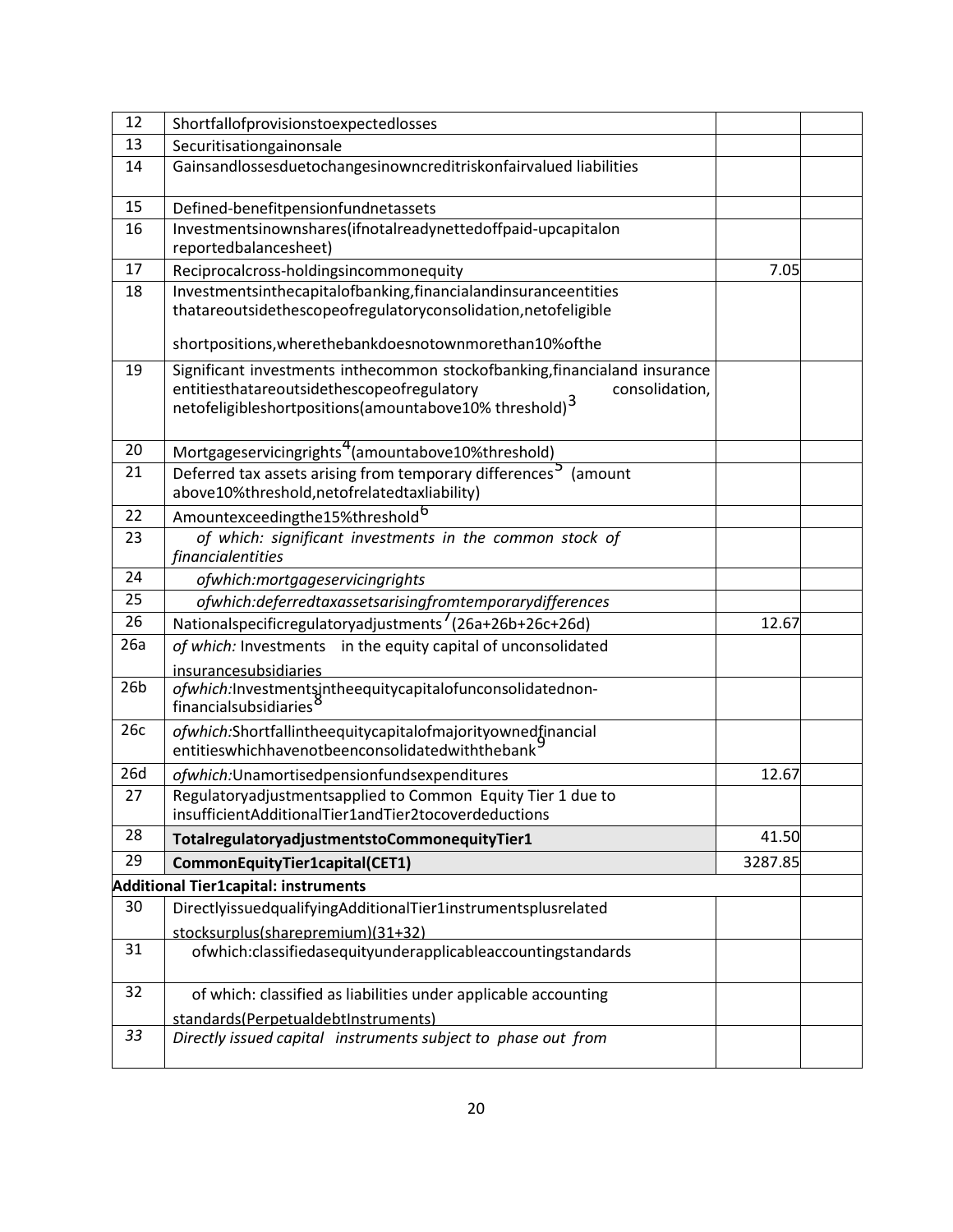| 34              | AdditionalTier1instruments (andCET1instruments notincludedin row 5)<br>issued by subsidiaries and held by third parties (amount allowedingroupAT1)                                                              |         |  |
|-----------------|-----------------------------------------------------------------------------------------------------------------------------------------------------------------------------------------------------------------|---------|--|
|                 |                                                                                                                                                                                                                 |         |  |
| 35<br>36        | ofwhich:instrumentsissuedbysubsidiariessubjecttophaseout                                                                                                                                                        |         |  |
|                 | AdditionalTier1capitalbeforeregulatoryadjustments<br>AdditionalTier1capital:regulatoryadjustments                                                                                                               |         |  |
| 37              | InvestmentsinownAdditionalTier1instruments                                                                                                                                                                      |         |  |
| 38              | Reciprocalcross-holdingsinAdditionalTier1instruments                                                                                                                                                            |         |  |
| 39              | Investmentsinthecapitalofbanking, financial and insurance entities                                                                                                                                              |         |  |
|                 | thatareoutsidethescopeofregulatoryconsolidation, netofeligibleshortposition<br>s, where the bank doesnotown more than 10% of the issued<br>common<br>share<br>capital of the entity (amount above 10%threshold) |         |  |
| 40              | Significantinvestments inthecapitalofbanking, financialand insurance entities<br>that<br>outside<br>the<br>regulatory<br>are<br>of<br>10 scope<br>consolidation(netofeligibleshortpositions)                    |         |  |
| 41              | Nationalspecificregulatoryadjustments(41a+41b)                                                                                                                                                                  |         |  |
| 41a             | of which: Investments in the Additional Tier 1 capital of<br>unconsolidatedinsurancesubsidiaries                                                                                                                |         |  |
| 41 <sub>b</sub> | ofwhich:ShortfallintheAdditionalTier1capitalofmajorityowned                                                                                                                                                     |         |  |
|                 | financialentitieswhichhavenotbeenconsolidatedwiththebank                                                                                                                                                        |         |  |
| 42              | RegulatoryadjustmentsappliedtoAdditionalTier1duetoinsufficient                                                                                                                                                  |         |  |
| 43              | TotalregulatoryadjustmentstoAdditionalTier1capital                                                                                                                                                              |         |  |
| 44              | AdditionalTier1capital(AT1)                                                                                                                                                                                     |         |  |
| 44a             | Additional Tier1 capital reckoned for capital adequacy $11$                                                                                                                                                     |         |  |
| 45              | Tier1capital(T1=CET1+AdmissibleAT1)(29+44a)                                                                                                                                                                     | 3287.85 |  |
|                 | Tier2capital:instrumentsandprovisions                                                                                                                                                                           |         |  |
| 46              | DirectlyissuedqualifyingTier2instrumentsplusrelatedstocksurplus                                                                                                                                                 | 150.00  |  |
| 47              | DirectlyissuedcapitalinstrumentssubjecttophaseoutfromTier2                                                                                                                                                      |         |  |
| 48              | <b>Tier2instruments</b><br>(andCET1andAT1instrumentsnotincludedin<br>rows5or34)issuedbysubsidiariesandheldbythirdparties(amount<br>allowedingroupTier2)                                                         |         |  |
| 49              | ofwhich:instrumentsissuedbysubsidiariessubjecttophaseout                                                                                                                                                        |         |  |
| 50              |                                                                                                                                                                                                                 |         |  |
| 51              | Provisions                                                                                                                                                                                                      | 169.48  |  |
|                 | Tier2capitalbeforeregulatoryadjustments                                                                                                                                                                         | 319.48  |  |
|                 | Tier2capital:regulatoryadjustments                                                                                                                                                                              |         |  |
| 52              | InvestmentsinownTier2instruments                                                                                                                                                                                |         |  |
| 53<br>54        | Reciprocalcross-holdingsinTier2instruments<br>Investmentsinthecapitalofbanking, financial and insurance entities                                                                                                | 10.00   |  |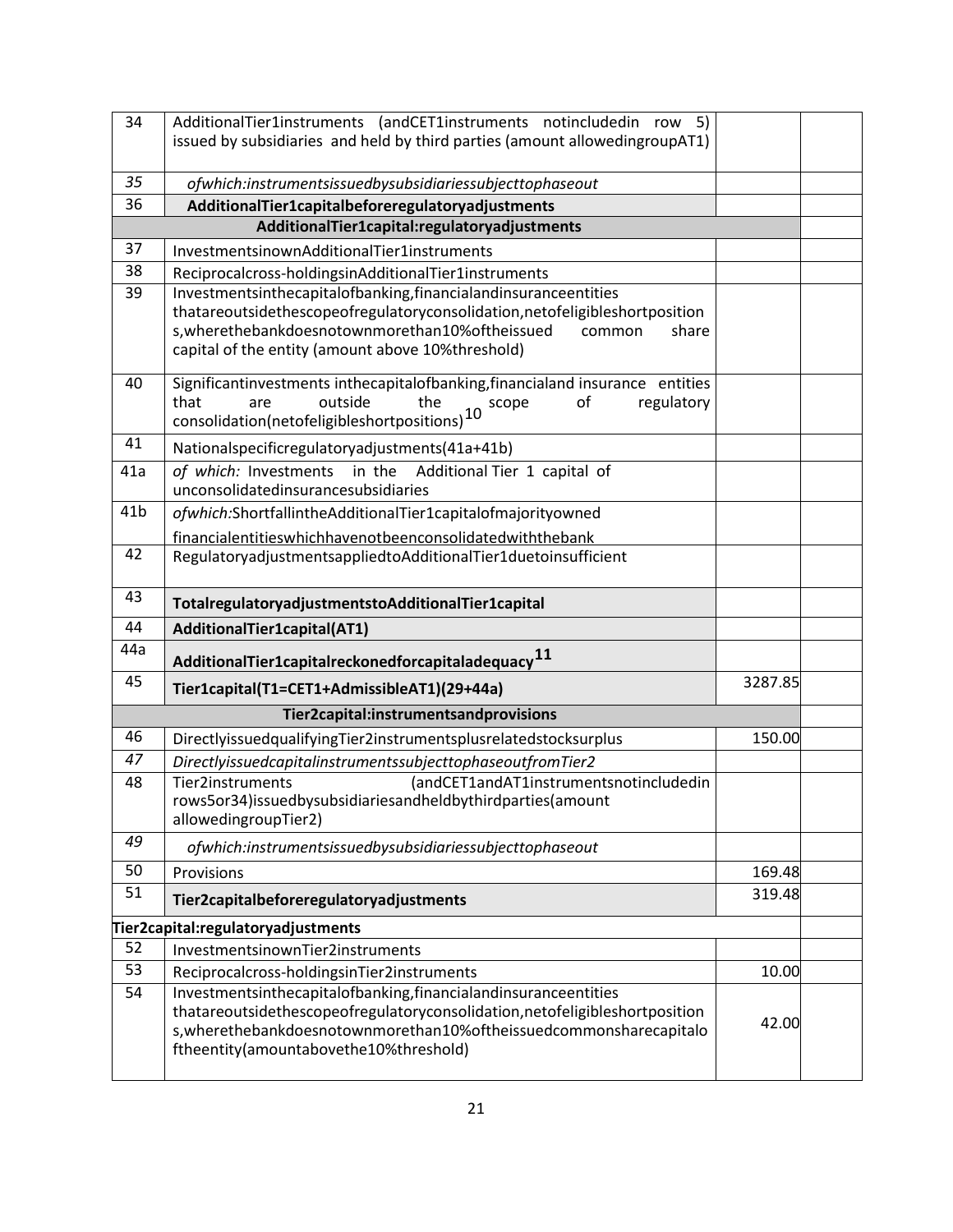| 55                             | Significant investments <sup>13</sup><br>in the capital banking, financial and<br>outside the<br>regulatory<br>insurance<br>entities that<br>scope<br>оf<br>are<br>consolidation(netofeligibleshortpositions) |          |         |
|--------------------------------|---------------------------------------------------------------------------------------------------------------------------------------------------------------------------------------------------------------|----------|---------|
| 56                             | Nationalspecificregulatoryadjustments(56a+56b)                                                                                                                                                                |          |         |
| 56a                            | of which: Investments in the Tier 2 capital of unconsolidated<br>insurancesubsidiaries                                                                                                                        |          |         |
| 56b                            | ofwhich:ShortfallintheTier2capitalofmajorityownedfinancial<br>entitieswhichhavenotbeenconsolidatedwiththebank                                                                                                 |          |         |
| 57                             | TotalregulatoryadjustmentstoTier2capital                                                                                                                                                                      | 52.00    |         |
| 58                             | Tier2capital(T2)                                                                                                                                                                                              |          | 267.48  |
| 58a                            | Tier2capitalreckonedforcapitaladequacy <sup>14</sup>                                                                                                                                                          |          | 267.48  |
| 58b                            | ExcessAdditionalTier1capitalreckonedasTier2capital                                                                                                                                                            |          |         |
| 58c                            | TotalTier2capitaladmissibleforcapitaladequacy(58a+58b)                                                                                                                                                        | 267.48   |         |
| 59                             | Totalcapital(TC=T1+AdmissibleT2)(45+58c)                                                                                                                                                                      | 3555.33  |         |
| 60                             | Totalriskweightedassets(60a+60b+60c)                                                                                                                                                                          | 28463.44 |         |
| 60a                            | ofwhich:totalcreditriskweightedassets                                                                                                                                                                         | 24242.70 |         |
| 60b                            | ofwhich:totalmarketriskweightedassets                                                                                                                                                                         | 1623.78  |         |
| 60c                            | ofwhich:totaloperationalriskweightedassets                                                                                                                                                                    |          | 2596.96 |
| <b>Capitalratiosandbuffers</b> |                                                                                                                                                                                                               |          |         |
| 61                             | CommonEquityTier1(asapercentageofriskweightedassets)                                                                                                                                                          |          | 11.55%  |
| 62                             | Tier1(asapercentageofriskweightedassets)                                                                                                                                                                      |          | 11.55%  |
| 63                             | Totalcapital(asapercentageofriskweightedassets)                                                                                                                                                               |          |         |
| 64                             | 12.49%<br>Institutionspecificbuffer requirement(minimumCET1requirement<br>5.5%<br>pluscapitalconservationpluscountercyclicalbufferrequirementsplus                                                            |          |         |
|                                | G-SIBbufferrequirement, expressed as apercentage of risk weighted assets)                                                                                                                                     |          |         |
| 65                             | ofwhich:capitalconservationbufferrequirement                                                                                                                                                                  |          |         |
| 66                             | ofwhich:bankspecificcountercyclicalbufferrequirement                                                                                                                                                          |          |         |
| 67                             | ofwhich:G-SIBbufferrequirement                                                                                                                                                                                |          |         |
| 68                             | CommonEquityTier1availabletomeetbuffers(asapercentageof                                                                                                                                                       | 6.05%    |         |
| riskweightedassets)            |                                                                                                                                                                                                               |          |         |
| 69                             | Nationalminima(ifdifferentfromBaselIII)<br>NationalCommonEquityTier1minimumratio(ifdifferentfromBasel                                                                                                         |          | 5.5%    |
| 70                             | NationalTier1minimumratio(ifdifferentfromBaselIII minimum)                                                                                                                                                    | 7%       |         |
| 71                             | National total capital minimum ratio (if different from Basel III<br>9%                                                                                                                                       |          |         |
|                                | Amountsbelowthethresholdsfordeduction(beforeriskweighting)                                                                                                                                                    |          |         |
| 72                             | Non-significantinvestmentsinthecapitalofotherfinancialentities                                                                                                                                                |          |         |
| 73                             | Significantinvestmentsinthecommonstockoffinancialentities                                                                                                                                                     |          |         |
| 74                             | Mortgageservicingrights(netofrelatedtaxliability)                                                                                                                                                             |          |         |
| 75                             | Deferredtaxassetsarisingfromtemporarydifferences(netofrelated taxliability)                                                                                                                                   |          |         |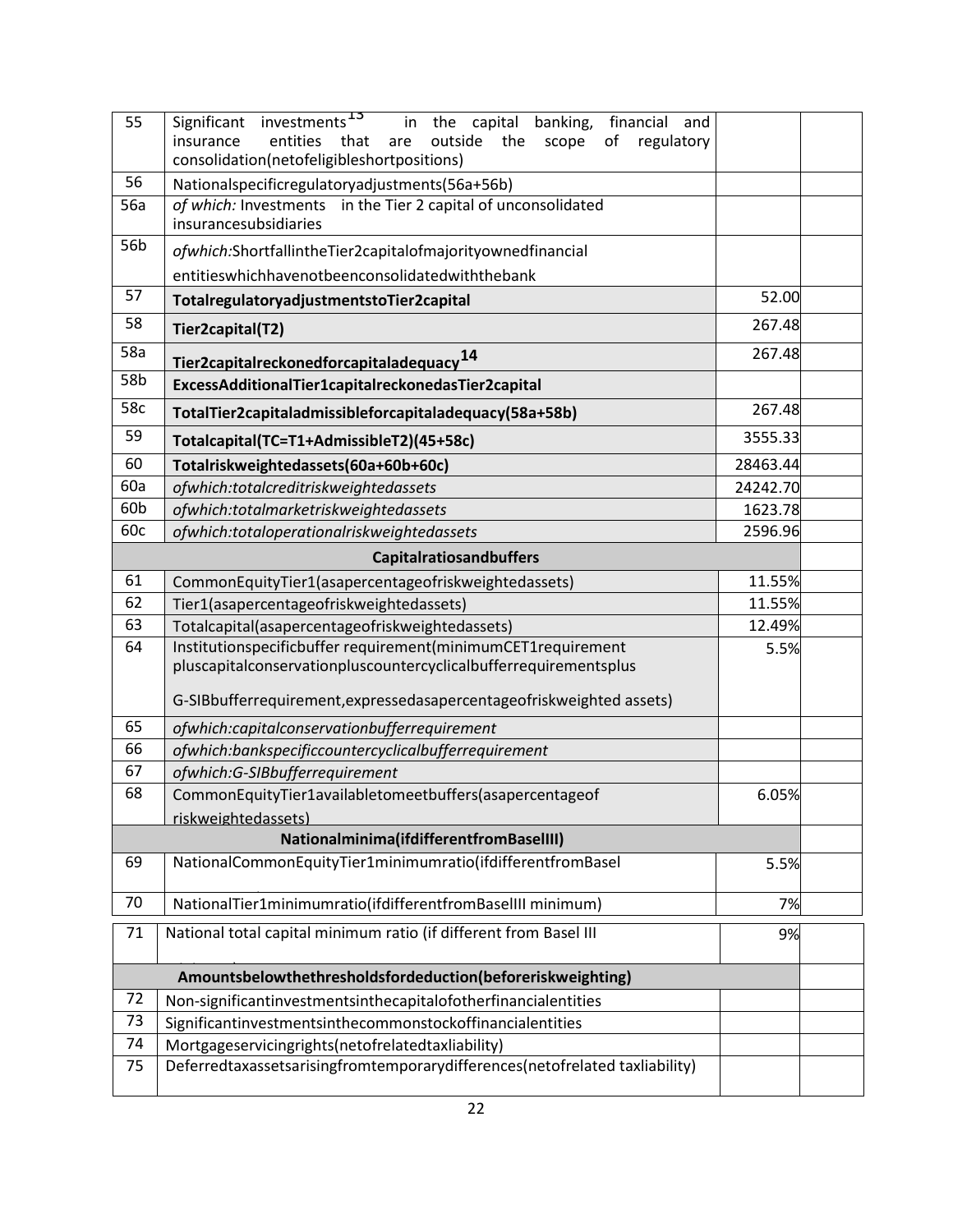| Applicablecapsonthe inclusionofprovisions inTier2                      |                                                                                                                                      |        |  |
|------------------------------------------------------------------------|--------------------------------------------------------------------------------------------------------------------------------------|--------|--|
| 76                                                                     | Provisionseligible for inclusionin Tier 2 in respect of exposures<br>subjecttostandardisedapproach(priortoapplicationofcap)          | 169.48 |  |
| 77                                                                     | CaponinclusionofprovisionsinTier2understandardisedapproach                                                                           |        |  |
| 78                                                                     | Provisionseligible for inclusionin Tier 2 in respect of exposures<br>subjecttointernalratings-basedapproach(priortoapplicationofcap) |        |  |
| 79                                                                     | CapforinclusionofprovisionsinTier2underinternalratings-based approach                                                                |        |  |
| Capitalinstrumentssubjecttophase-outarrangements(onlyapplicablebetween |                                                                                                                                      |        |  |
|                                                                        |                                                                                                                                      |        |  |
| March31,2017andMarch31,2022                                            |                                                                                                                                      |        |  |
| 80                                                                     | CurrentcaponCET1instrumentssubjecttophaseoutarrangements                                                                             |        |  |
| 81                                                                     | Amount excluded from CET1 due to cap (excess over cap after<br>redemptionsandmaturities)                                             |        |  |
| 82                                                                     | CurrentcaponAT1instrumentssubjecttophaseoutarrangements                                                                              |        |  |
| 83                                                                     | Amount excluded from AT1 due to cap (excess over cap after<br>redemptionsandmaturities)                                              |        |  |
| 84                                                                     | CurrentcaponT2instrumentssubjecttophaseoutarrangements                                                                               |        |  |
| 85                                                                     | Amount excluded from T2 due to cap (excess over cap after<br>redemptionsandmaturities)                                               |        |  |

# **13. Main Features of Regulatory Capital Instruments**

| S.No           |                                                                |                                |
|----------------|----------------------------------------------------------------|--------------------------------|
| 1              | <b>Issuer</b>                                                  | KARUR VYSYA BANK LIMITED       |
| $\overline{2}$ | Unique identifier (e.g. CUSIP, ISIN or Bloomberg identifier    | INE036D09013                   |
|                | for private placement)                                         |                                |
| 3              | Governing law(s) of the instrument                             | Indian LawRegulatory Treatment |
| 4              | <b>Transitional Basel III rules Subordinated</b>               | Tier 2 Bonds                   |
| 5              | Post-transitional Basel III rules                              | Ineligible                     |
| 6              | Eligible at solo/group/ group & solo                           | Solo                           |
| $\overline{7}$ | Instrument type                                                | Tier 2 Debt Instruments        |
| 8              | Amount recognized in regulatory capital (Rs. in million, as of | 1500                           |
|                | most recent reporting date.                                    |                                |
| 9              | Par value of instrument                                        | 10 LACS                        |
| 10             | Accounting classification                                      | Liability                      |
| 11             | Original date of issuance                                      | 25.09.2009                     |
| 12             | Perpetual or dated                                             | Dated                          |
| 13             | Original maturity date                                         | 25.09.2019                     |
| 14             | Issuer call subject to prior supervisory approval              | No                             |
| 15             | Optional call date, contingent call dates and redemption       | <b>NA</b>                      |
|                | amount                                                         |                                |
| 16             | Subsequent call dates, if applicable                           | <b>NA</b>                      |
| 17             | Coupons / dividends                                            | coupon                         |